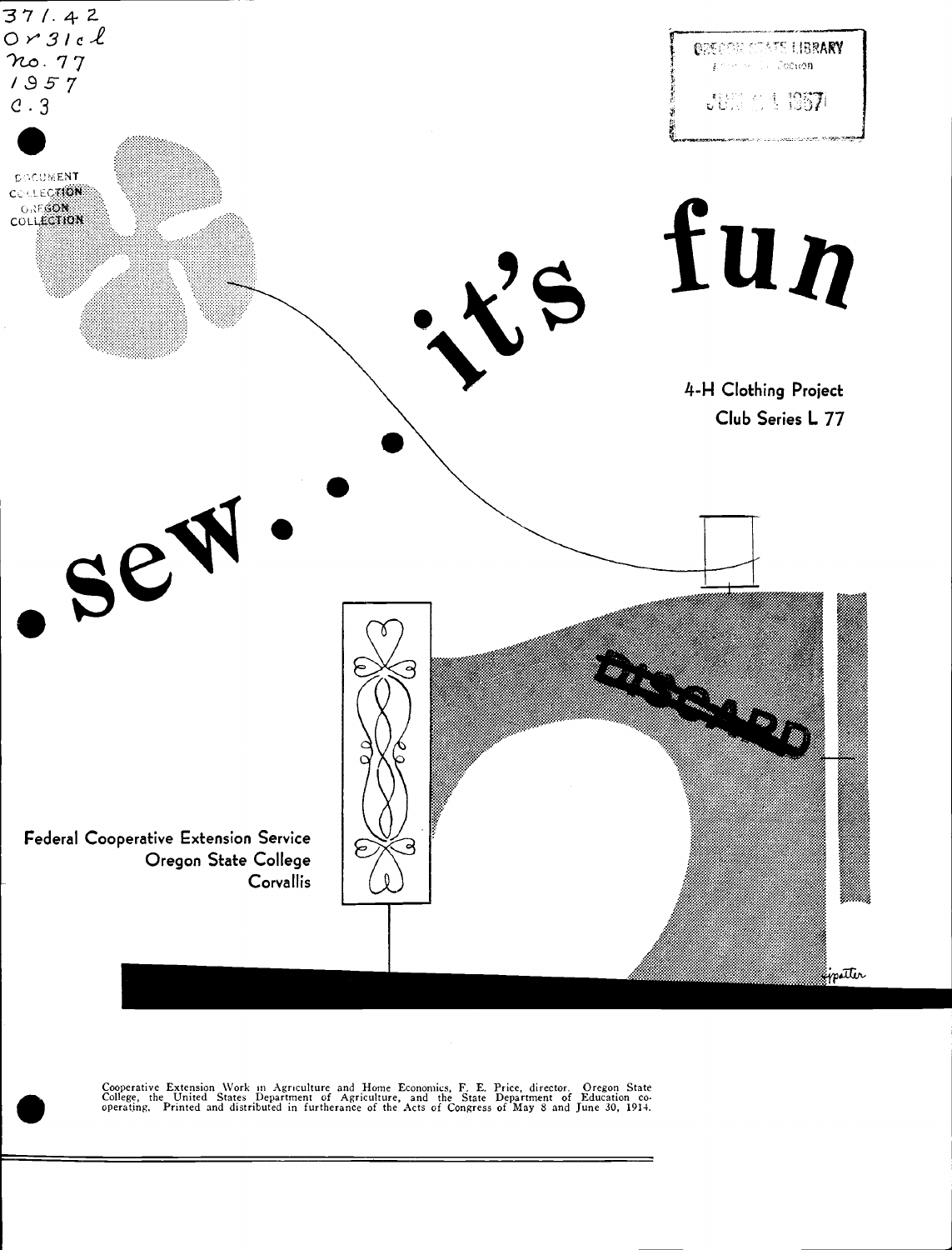## Table of Contents

| Page           |
|----------------|
| 3              |
| 3              |
| $\overline{4}$ |
| 5              |
| 7              |
| 8              |
|                |
|                |
|                |
|                |
|                |
|                |
|                |
|                |
|                |
|                |
|                |
|                |
|                |
|                |
|                |
|                |
|                |
|                |
|                |
|                |
|                |
| -20            |
|                |
|                |
|                |
|                |
|                |
|                |
| 31             |

 $\overline{c}$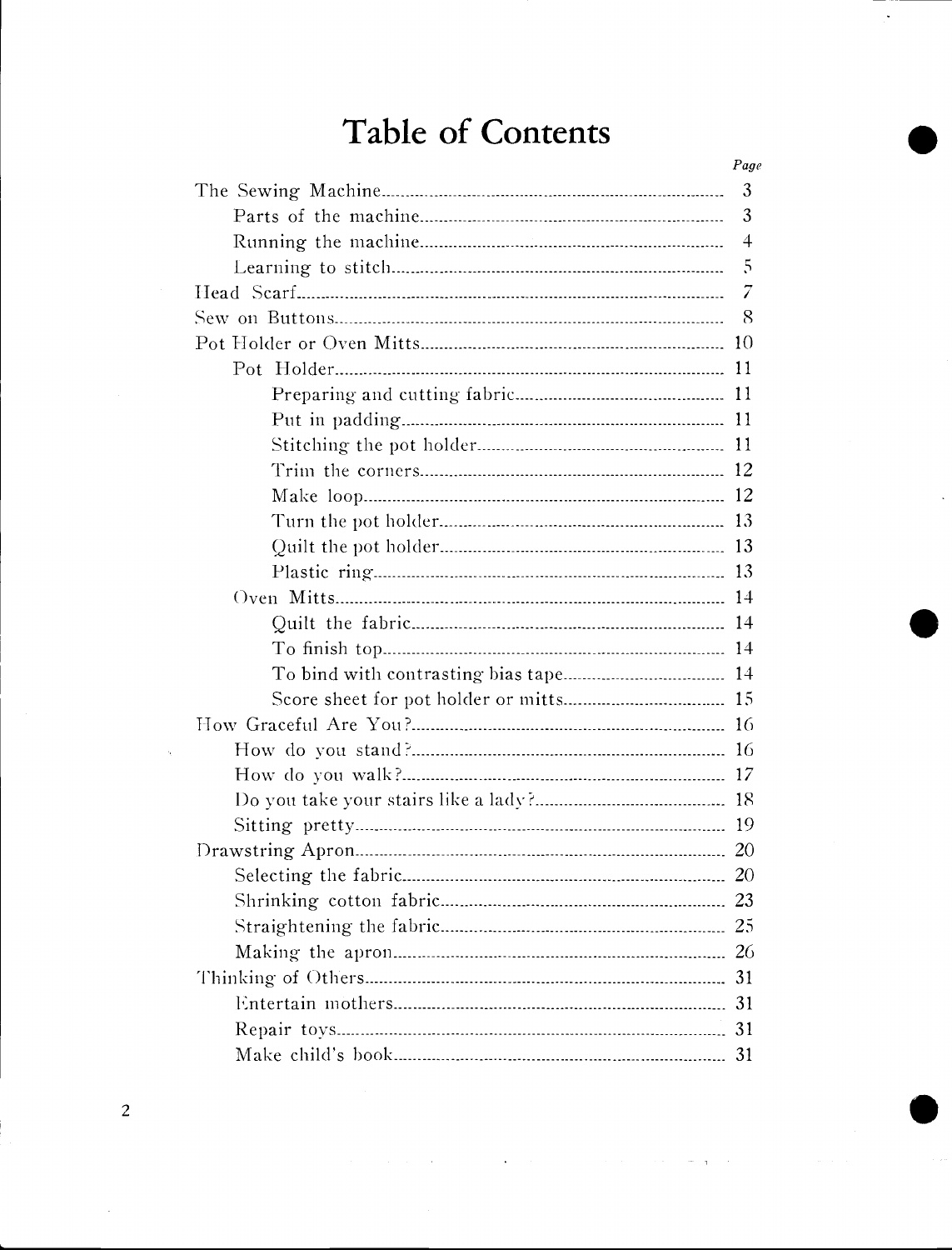# SEW! IT'S FUN

By MURLE SCALES, State Extension Agent Revised by MARGARET DORRANCE POTTER, Clothing Specialist OREGON STATE COLLEGE EXTENSION SERVICE

Sew! It's fun. It's fun to sew by hand, and it's fun to sew on the sewing machine.

Too, it's fun learning those little things that make a girl so charmingly graceful while wearing the lovely apron created by her own hands.

It's fun to do things for others and to entertain for your mothers.

So, let's have fun in this project.

### The Sewing Machine

You have been looking forward to the time when you could run your mother's sewing machine. At last the time has come. Before your next 4-H Clothing meeting you will need to know how to sew on the machine.



Figure 1.

#### Parts of the machine

It will he easier for your mother to teach you to run the sewing- machine if you know something about the parts. This year you will learn the parts that you need to use. Next year you will learn more of them.

Look at the illustration and locate the labeled parts. Now locate these on

your machine. Your machine may not be exactly like this, but it will be very similar.



Before starting to learn how to use the machine, ask your mother to unthread it and put the presser foot up.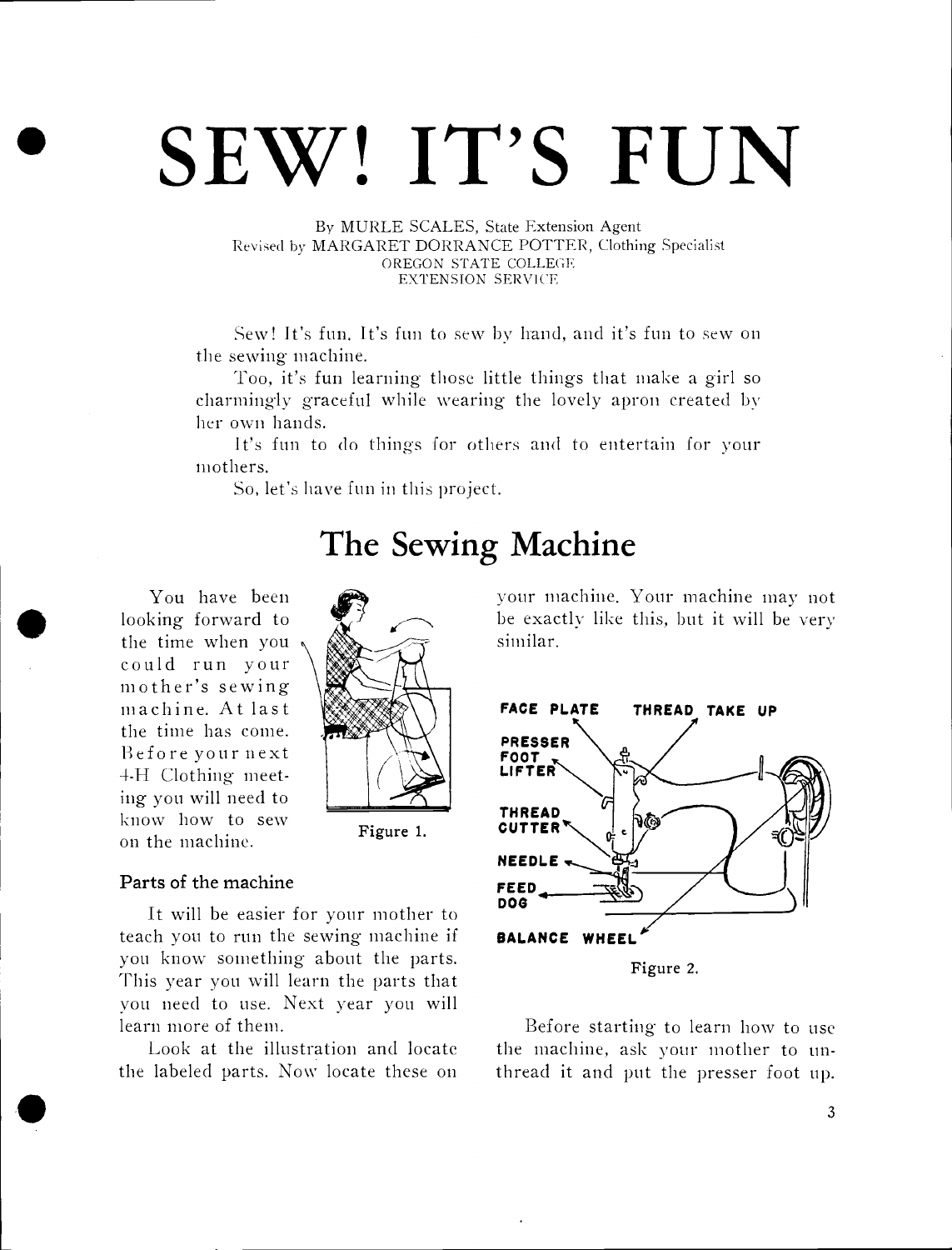#### Running the machine

#### Treadle machine

Get seated comfortably at the machine. Place your feet on the treadle about 4 inches apart with one foot ahead of the other.



Figure 3. Foot treadle.

Turn the balance wheel-some machines turn forward and others backward. Be sure to turn it the right direction for your machine.



Did you feel the treadle move when you moved the balance wheel? Get the feel of the machine. Now start moving the treadle with your feet. Take your hand off the balance wheel and keep the treadle going with your feet. Press first with the foot that is forward, then with the foot that is slightly back. You may have difficulty keeping- the machine running smoothly. Keep practicing until you can run it smoothly and slowly. It is easier to run it faster, but a seamstress must learn to run it slowly and smoothly.

Stop the machine by placing the right hand gently on the balance wheel, stopping it as you slowly stop treadling. You will want to practice this for several days.

#### Electric machine

If you are using an electric sewing machine, you will need to learn to start and stop the machine and how much pressure to use on the foot or knee control to keep the machine running smoothly.



Figure 5. Electric foot feed.

 $\bullet$ 

WARNING: Remember there is a lot of power in an electric machine! keep your foot or knee away from the



Figure 6. Knee control.

control when your hands are near the needle. Keep your hands at a safe distance from the needle when you are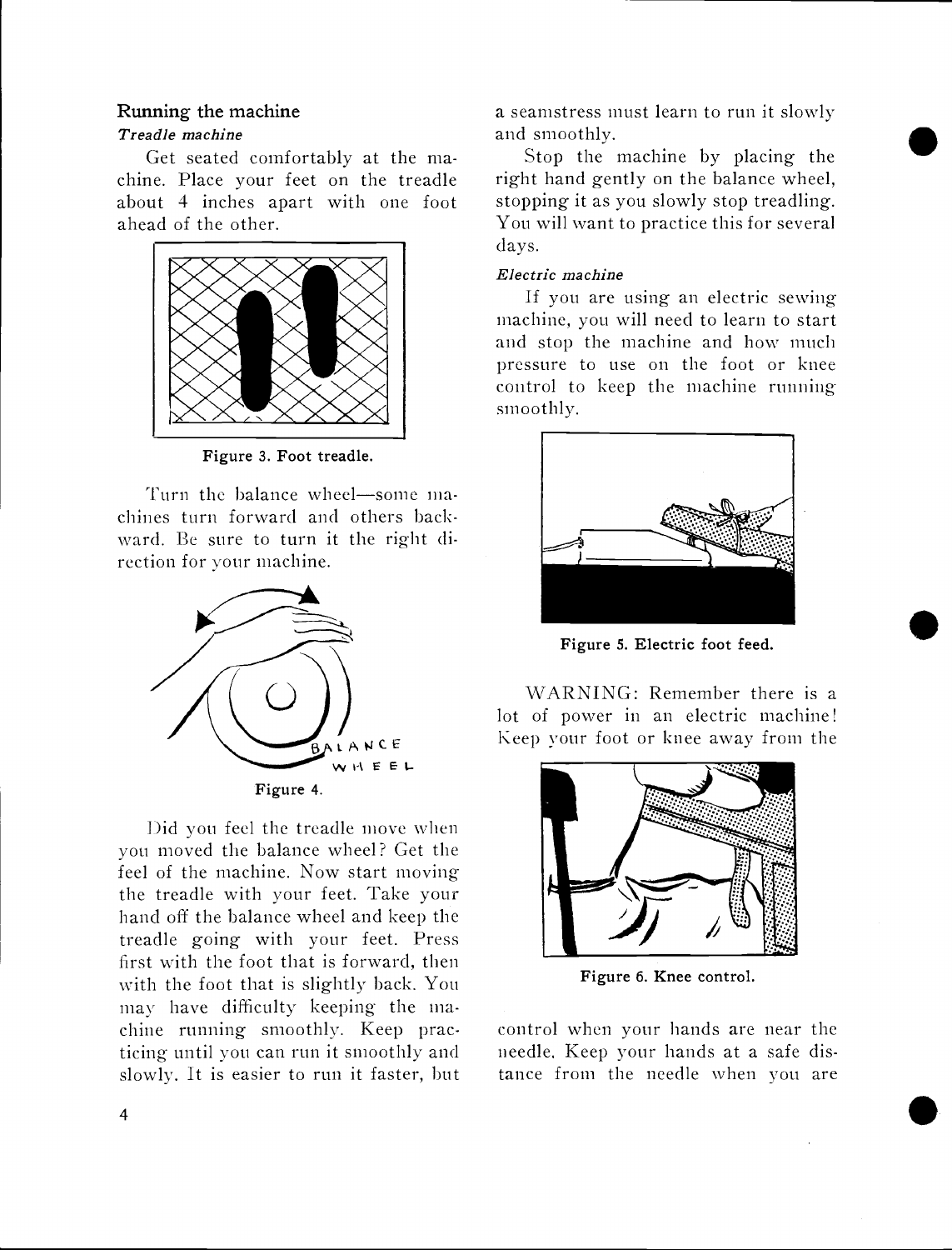

Figure 7. Keep your foot or knee away from control when your hands are near the needle.

stitching with either an electric or treadle machine.

Note: Study the instruction book that came with the machine and learn other parts of the machine.

#### Learning to stitch

Now that you can run the machine smoothly and evenly, you are ready to learn to stitch. You will do your first stitching on paper without any thread.

Take a piece of ruled paper. Place the right side of the paper under the presser foot. The larger part of what von arc sewing should always be to the left of the presser foot when you start. Turn the balance wheel until the needle goes through the paper exactly at the end of the first line. Lower the presser



Figure 8.

 $\bullet$  . The contract of  $\bullet$ 

foot lifter (the little lever at the hack). Slowly start stitching on this line. Place a hand on either side of the paper and slowly guide it under the needle. You may not he able to follow the first line too well. Keep trying. Practice makes perfect. You will he rewarded with a very straight row of stitching. \Vhen you stop, always turn the balance wheel until the needle is as high as it will go.



Figure 9.

On another sheet of paper draw lines to make square corners. Start stitching as you did before. Stop stitching when you reach a corner. I eaving the needle in the paper, lift the presser foot and turn the paper so that you can follow the line down the other side. Lower



the presser foot and begin stitching again Stitch all of the lines and turn all of the corners in the same way.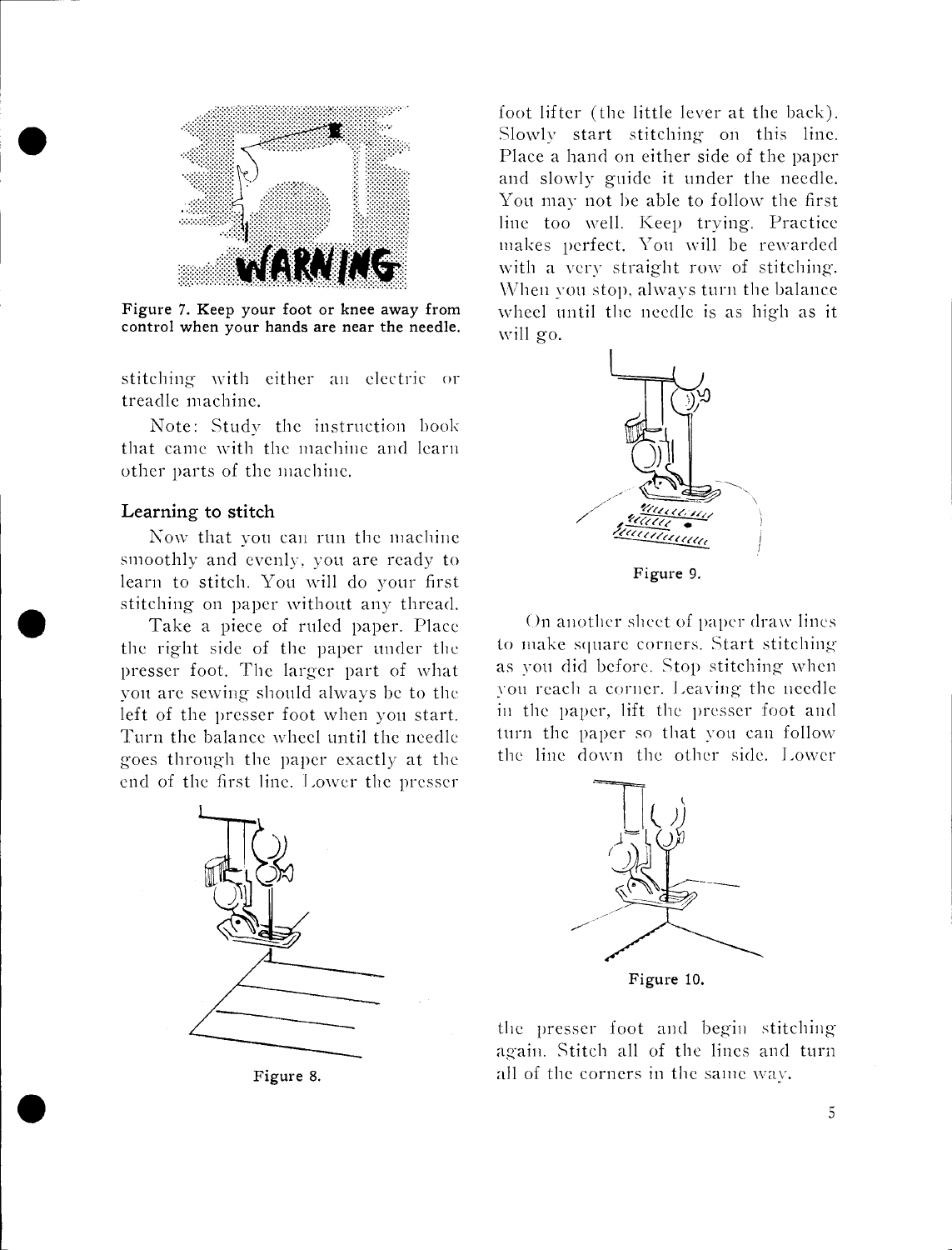After this practice you should be able to run a machine fairly well. Your mother may thread the machine for you and you can practice sewing on a double thickness of material. Watch your mother, for you should soon be able to thread the machine without her help.

Before starting to sew, get the bobbin and top thread out of the way by this method. Take the thread that comes from the needle in your left hand. With your right hand on the balance wheel (but feet NOT on the treadle) turn the wheel so that the needle goes down and comes up once. Be sure to turn the balance wheel the right direc-



Figure 11.

tion for your machine. Gently pull the thread. You will see a loop in between the toes of the presser foot. This is the thread from the bobbin. Pull it out and



Figure 12.

place both threads to the back out of the way.

Place the material under the presser foot. Turn the balance wheel until the needle is in the cloth. Lower the presser foot. Now start sewing.



Figure 13.

While stitching, guide the fabric under the presser foot by gently placing the hands on the fabric as shown and pushing it toward the needle. Never pull the fabric at the back of the presser foot while stitching.



When you have finished sewing, again raise the needle bar and presser foot as high as possible and pull the material to the hack of the machine. Notice

 $\bullet$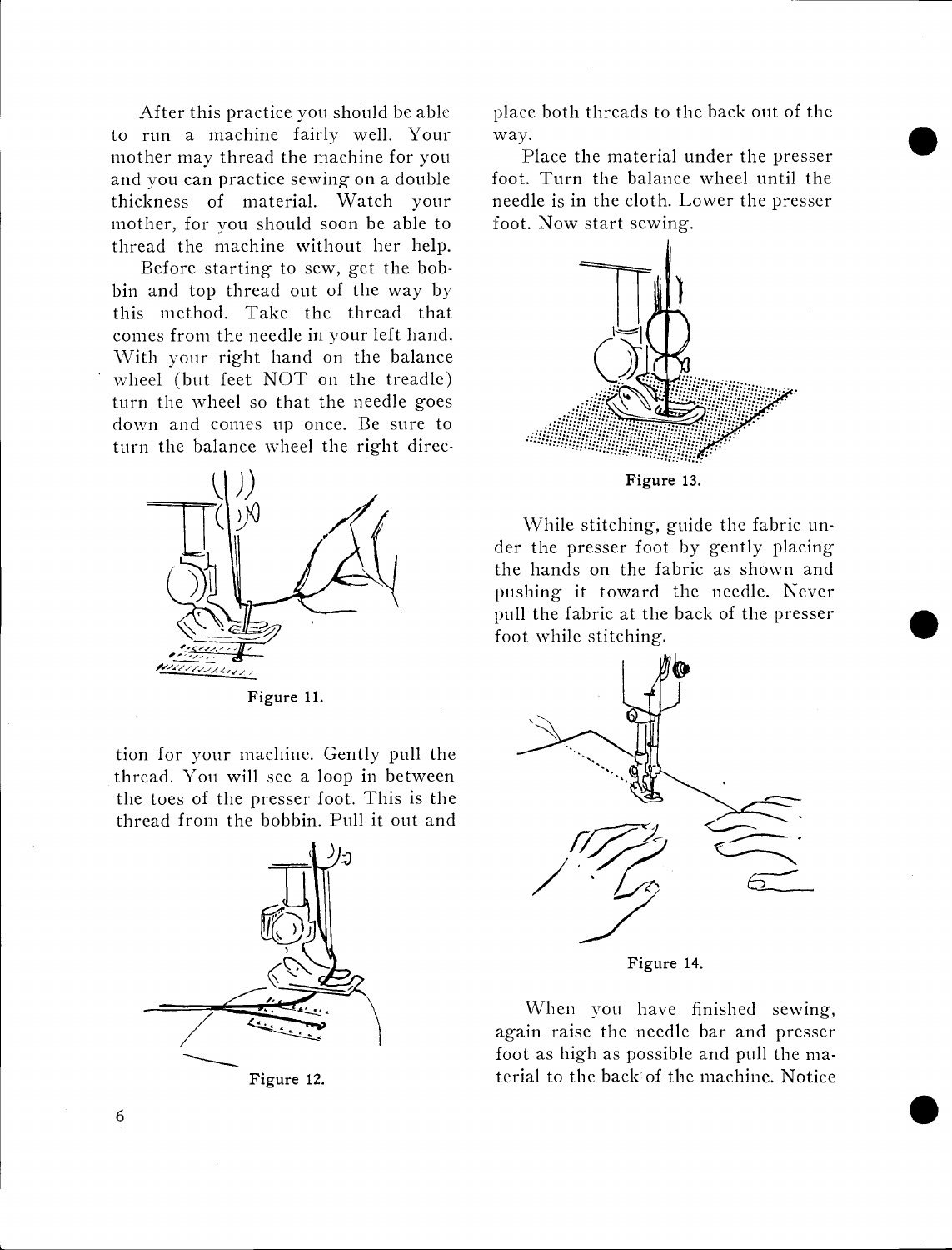toes of presser foot. See figure 15. This<br>is done to prevent bending the needle. that the top thread remains between the is done to prevent bending the needle. Use the cutter at the back of the ma-





Figure 16.

chine to cut the thread. This saves time and effort in picking up scissors.

Continue to practice stitching on cloth until you are quite sure you know how to stitch and can stitch fairly straight. Then you are ready to make something on the machine.

### Head Scarf

head scart. You will make it using the 1 his is done<br>sewing machine. You have a few new as the hand Now you are ready to make a new head scarf. You will make it using the clothes this year, so it will be nice to have another head scarf to wear with them.

> Perhaps you would rather make a kerchief, a fringed luncheon cloth or place mats and napkins. It is all right to substitute one of these articles for the head scarf. Select an article that vill give you practice in drawing a thread and in stitching on the machine.

> Look at the "Just So Girl" clothing book von had last year. Review all the things you learned about making a head scarf, such as selecting and straightening the material. Also review how to draw two threads 1 inch from the edge around all sides of the scarf. Do exactly the same things up to the point where you hand stitched.

This time, stitch on the machine in-

stead of sewing the head scarf by hand. This is done the same place on the scarf as the hard stitching, except von stitch around the entire head scarf where you drew the threads. Remember how to turn corners? Ask your mother to regulate the machine so there are about 16 stitches to the inch.

Some machines have a regulator that shows the number of stitches to the inch. If your machine doesn't have the regulator, you may find out the number of

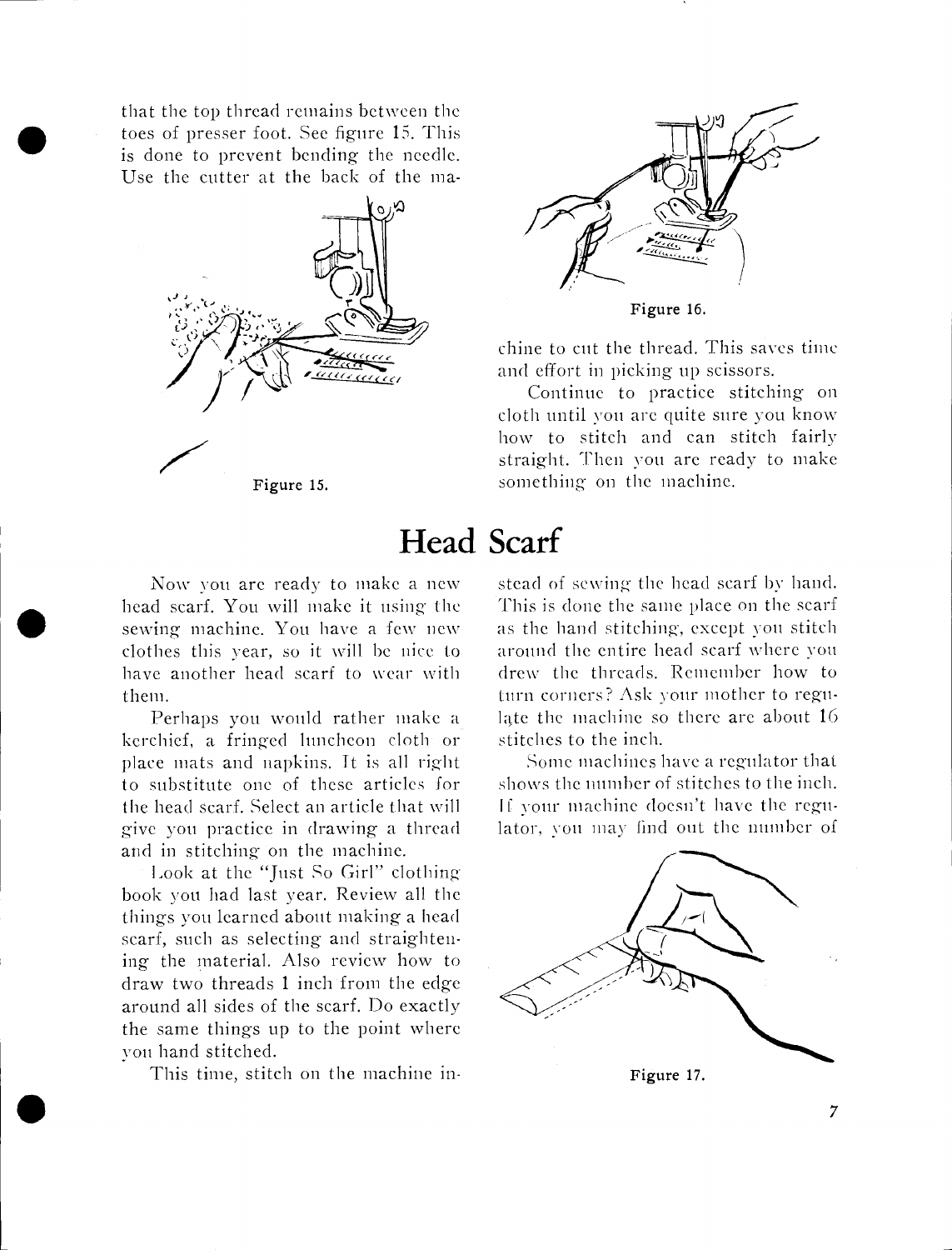stitches in the following manner: Sew a line of machine stitching. Measure one inch of the stitching and place a pin. Take another pin to point to the stitches as you count them. This makes it a little easier to count accurately. If you count 16 stitches in the one-inch space, the machine has been regulated to make 16 stitches to the inch.

Sew slowly so that your sewing will be exactly where you pulled the threads. Do not start or stop at a corner. Turn corners as you have learned. When you have stitched all the way around, over-



Figure 18.

lap the stitches for 5 or 6 stitches to fasten the thread. Then tie the threads.

Fringe the sides of the scarf by pulling out the threads between the stitching and the edge. Pull those on the edge of the material first and work up to the machine stitching. Refer to your last year's clothing bulletin, "Just So Girl."

Score sheet for head scarf:

- 1. Is the stitching smooth and even, with the cloth not puckered or drawn?
- 2. Are the stitches the correct length for the fabric?
- 3. Is the stitching straight? ............
- 4. Is the scarf well pressed with the fringe smooth and even? ............
- 5. Are the corners neat and turned correctly?
- 6. List the things that should be improved on your next head scarf.

### Sew on Buttons

Last year you learned to care for your clothes by keeping them hung up neatly in the clothes closet. You also learned to fold your sweaters correctly and place them in a drawer or on a shelf.

Of course, you have done the above so long now that you do it without thinking. So, you will continue to hang up your clothes and fold your sweaters but will want to do something more to care for your clothes.

Wouldn't you like to learn to sew on buttons that have come off your clothes? it will be nice to do it for yourself and not depend on your mother to do it for you.

This is a good way to sew on the buttons so that they will stay on for a long time.

Mark the position of the button

this way. Lap the edges of the garment properly and pin into position. Mark the exact position of the button with a pin stuck Figure 19.



 $\bullet$ 

 $\overline{\mathbf{8}}$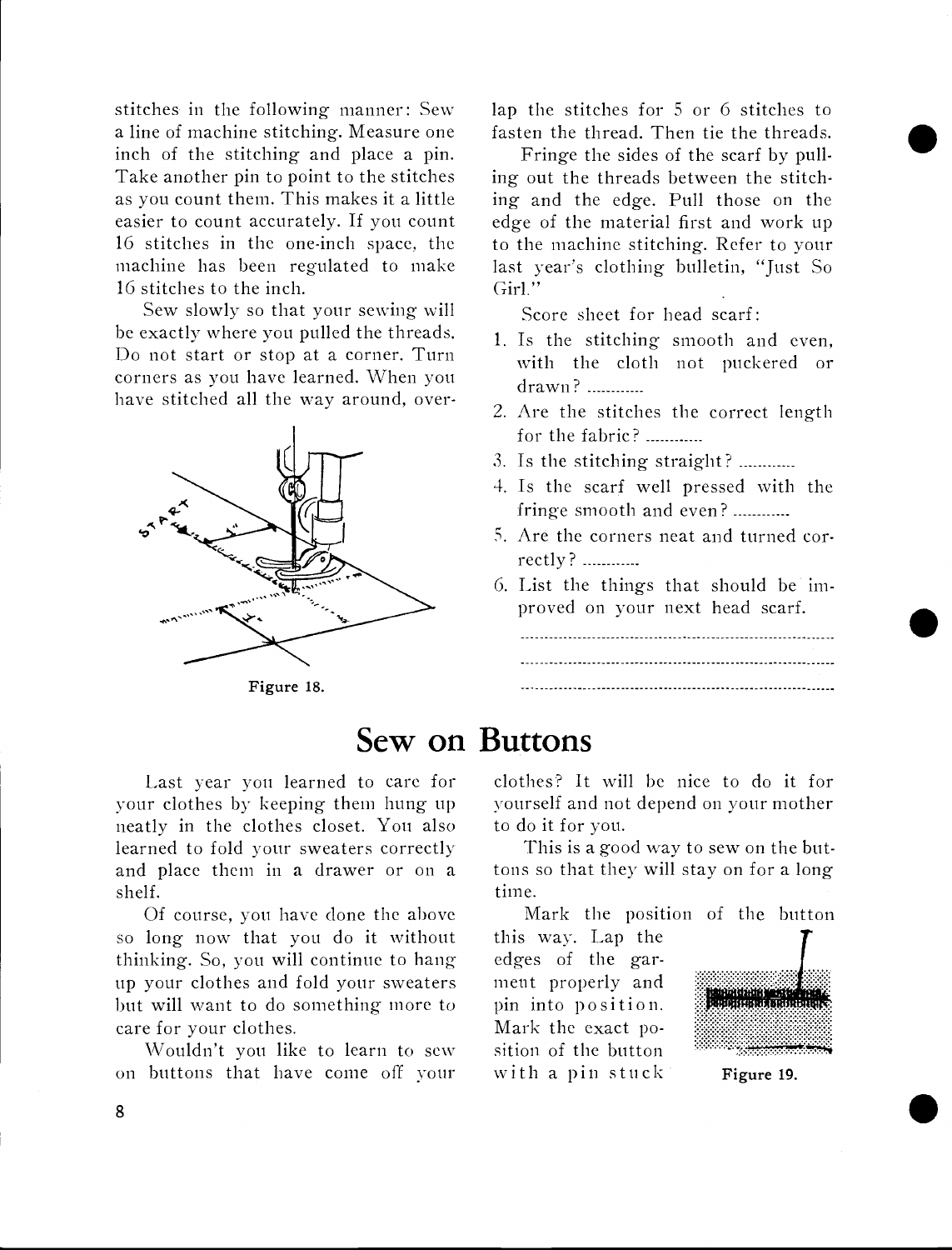through the finished buttonhole. The through the finished button hole. The<br>
center of the button usually comes<br>
about  $\frac{1}{4}$  inch back from the edge of the about  $\frac{1}{4}$  inch back from the edge of the buttonhole, as shown.

> Use a double thread so that you will not need to make so many stitches. Fasten the thread by taking several small stitches on the right side where the button is to be placed.



Figure 23.

Put the needle through one hole in the button, back through the other hole and through the cloth to the wrong side.



Place a pin under the stitch. Sew over the pin and down through the cloth three or four times.





 $\bullet$  . The contract of  $\bullet$ 

Bring the needle up through one hole of the button and down through the second, but not through the cloth.



Figure 24.

Remove the pin. Pull up the button as far as the slack will let it come.



Figure 25.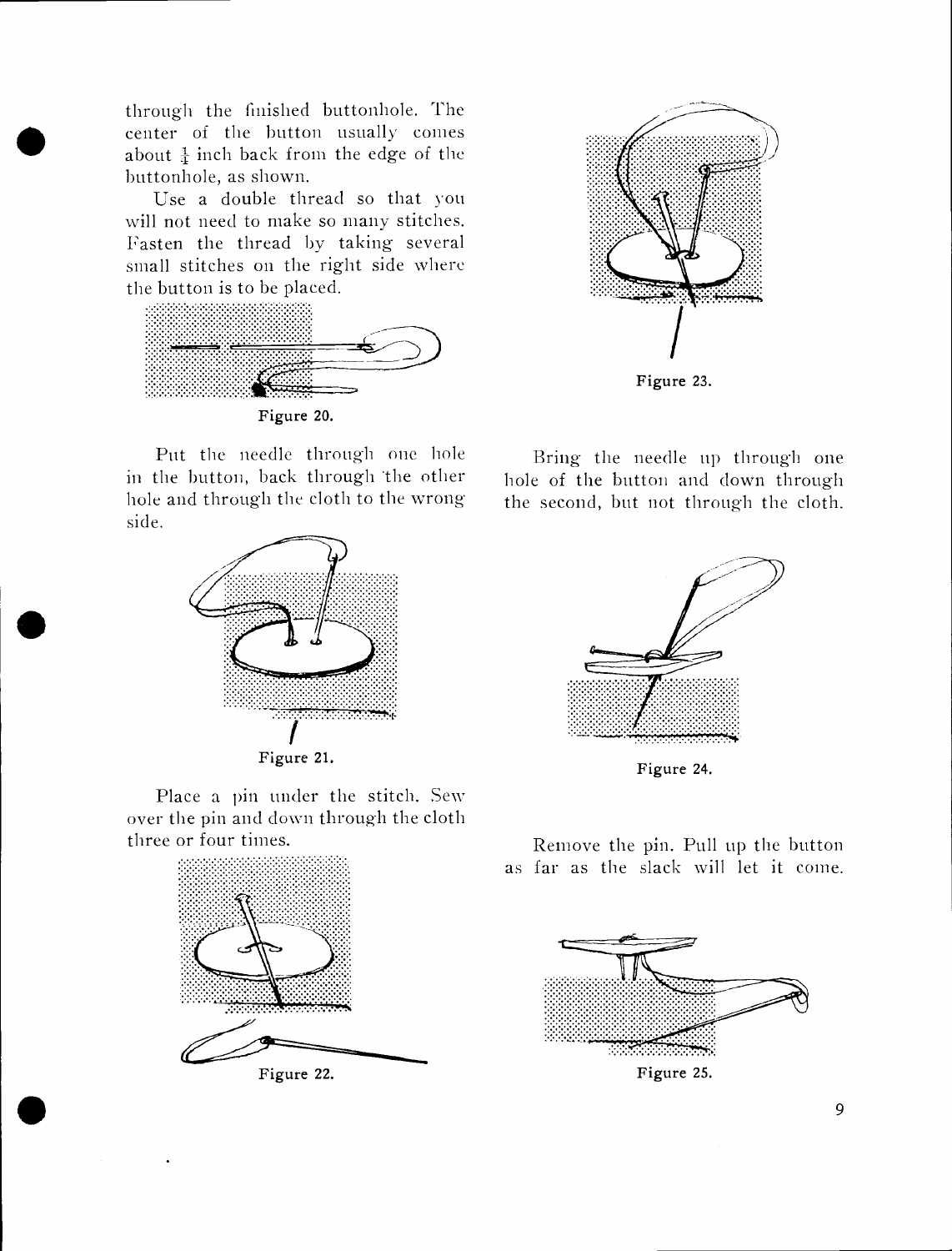Wrap the thread from the needle around this slack several times without putting the needle through the cloth.



Figure 26.

Start wrapping near the button and continue until the wrapping thread meets the cloth. This is called making a "shank" for the button. Most buttons are sewed on with a shank so that the buttonhole will lie flat and not pucker when it is buttoned. Too, buttons are less likely to pull the cloth and tear out.

 $\bullet$ 

Bring the needle to the wrong side, putting it through the cloth close to the shank. Take three little stitches on the wrong side in the same place to fasten the thread.



Figure 27.

When you make the drawstring apron which conies later, you will probably wish to buy enough material for a pot holder or oven mitts to match. If you are not quite ready to make the drawstring apron, you may want to

### Pot Holder or Oven Mitts

make a pot holder or oven mitts to be used now. Choose a cover material which is firm and strong, and a color which blends with the colors in your kitchen. You may make the outside cover of feed sacks. For the padding, use old outing flannel or layers of soft cotton fabric. Parts of an old pair of outing flannel pajamas or a soft feed sack are excellent.

You may even want to make several pot holders before you make that nice one to match your apron. It's fun to sew on the machine, and the more you practice sewing, the easier it will be to do a good job of making the apron. Sew and sew. It's fun!

Be sure to use thick enough padding to protect the hands from hot pans, but not so thick that the pot holder or mitts are stiff and hard to use. If you wish, you may make a different shape or size pot holder from the one suggested here, but make it large enough to protect the hands. Seven inches square is a good size.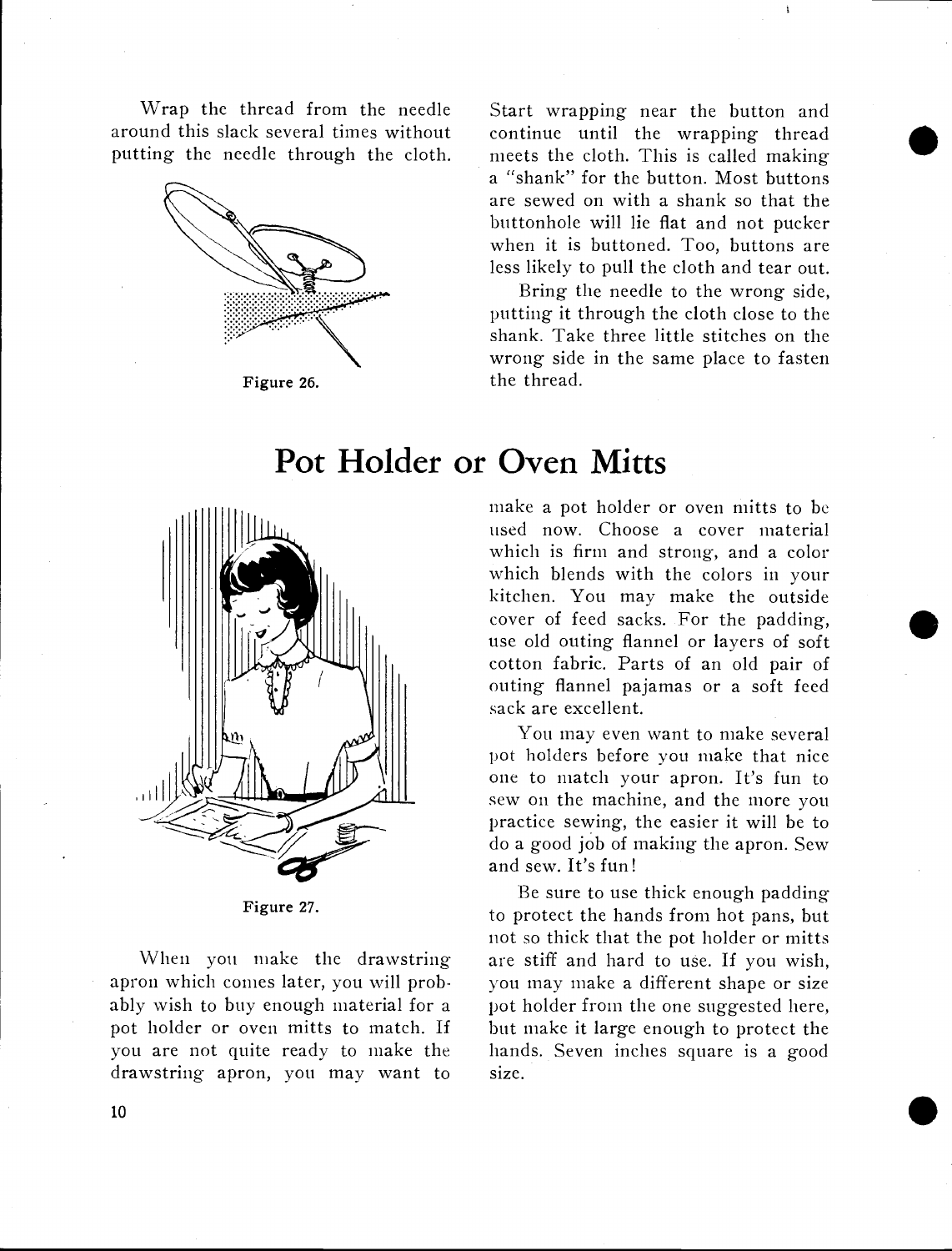### Pot Holder

### $\bullet$  Pret Preparing and cutting fabric

Here are the steps in making a very simple pot holder:

Press the fabric and padding if it is wrinkled. It is easier to cut straight if it is pressed.

Carefully measure the cover 8 inches wide and 15 inches long. Tear or pull threads to be sure the fabric is on grain. Press on lengthwise grain after tearing.

Stay stitch  $\frac{1}{4}$  inch from the cut edge across each end of the cover. Stay stitching is a regulation stitch through one thickness of fabric to keep it from stretching. (Figure 28)

Get 3 inches of  $\frac{1}{2}$ -inch twill tape, or a plastic ring, for the loop to use in hanging the pot holder if you want to hang it up.

It up.<br>Measure the padding 7 inches wide and 14 inches long. Again tear or pull threads. This makes the padding exactly 1 inch shorter and 1 inch narrower than the cover. Usually 2 layers of padding, such as feed sacks, are enough. When folded in the finished pot holder, it will give 4 thicknesses.



Figure 28.

 $\bullet$  . The contract of  $\bullet$ 

#### Put in padding

Put the cover on the table wrong side up. Place the 2 or 3 layers of padding inside so there is  $\frac{1}{2}$  inch of the cover extending out on all 4 sides. Pin the layers of padding and cover together.



Keep the cover and padding as flat on the table as possible to prevent the padding froni slipping out of place. Baste the padding and cover together with long basting stitches. Keep smoothing the padding as you baste.



#### Stitching the pot holder

You may sew it together like a little sack. Leave an opening along the cut edges opposite the fold so you can turn the padding to the inside.

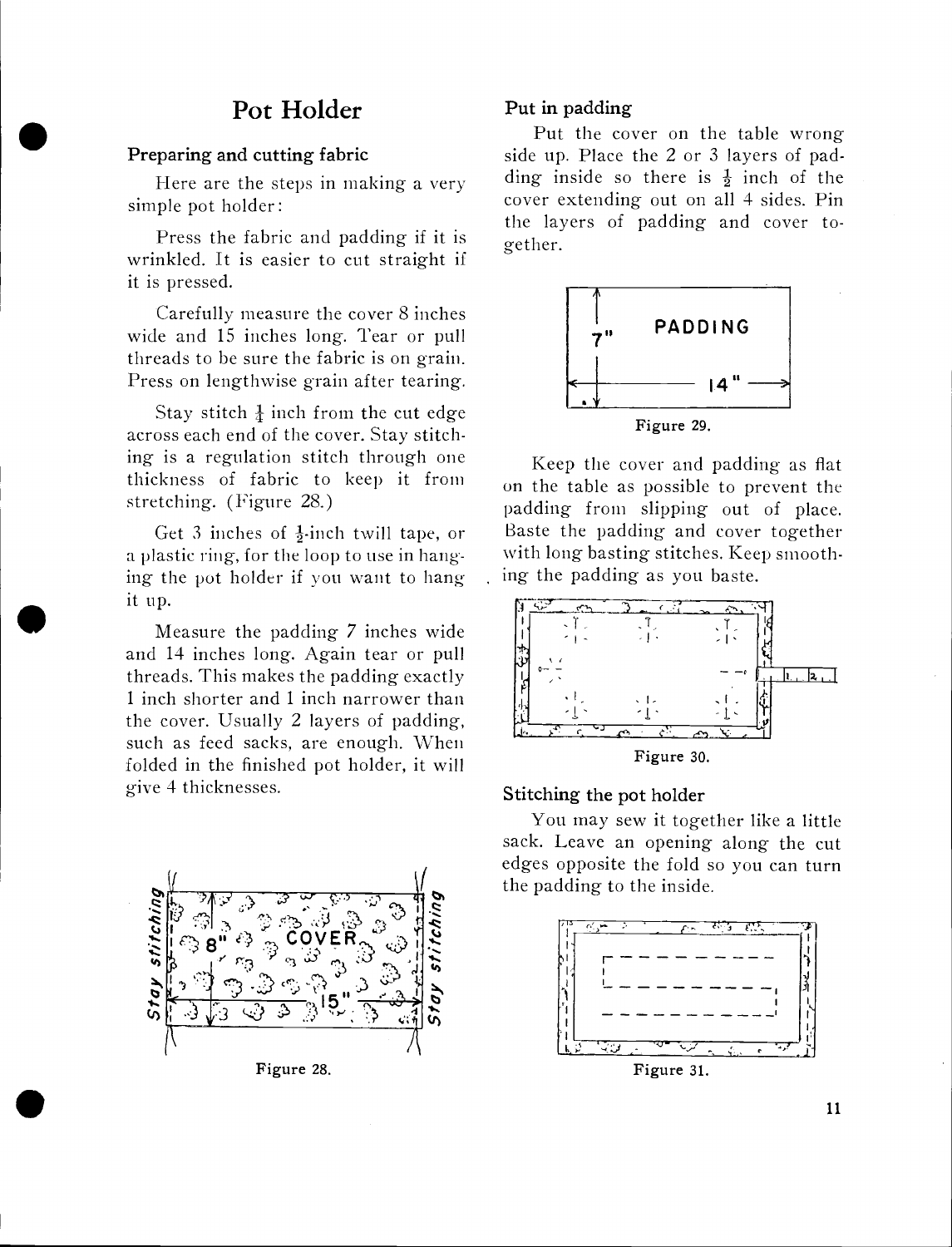

Fold so all the cut edges of the cover are together and the padding is on the outside. Pin in place. You may want to turn the Figure 32. padding back away from the stitching line so it will be out

of the way when you stitch. Stitch  $\frac{3}{8}$ inch from the cut edge. Begin stitching at A. (Figure 32.) Turn a square corner just as you did when stitching the head scarf, page 5, figure 10. Stitch on down the side to the fold B. Do you remember how to remove the fabric when you have finished sewing? Figure 15, page 7, will remind von. Tie a square knot at A and at B. Leave about  $\frac{1}{2}$  to  $\frac{3}{4}$  inch of thread after tying and cut off the rest. Stitch the other side exactly the same way.

#### Trim the corners

It is necessary to trim the corners to make them sniooth and neat before the pot holder is stitched on the right side.

- Step 1. At the open end: (a) cut off a triangle across the corner. You come very close to the stitching line. Do be careful! (b) and (c) are smaller pieces. Notice they are cut very close to the stitch. ing line at the corner.
- Step 2. Cut off one triangle on the corner with the fold. See figure 34.

Repeat steps 1 and 2 for the other side of the pot holder.



 $\bullet$ 

 $\bullet$ 

 $\bullet$ 



You may keep the pot holder in a kitchen drawer, or hang it on a hook near the stove. If you want to hang the pot holder, make a loop or use a plastic ring.

#### Make ioop

Fold a 3-inch length of twill tape through the center lengthwise and press. Stitch the two edges together and press. Then stitch on the fold to make the loop stronger.

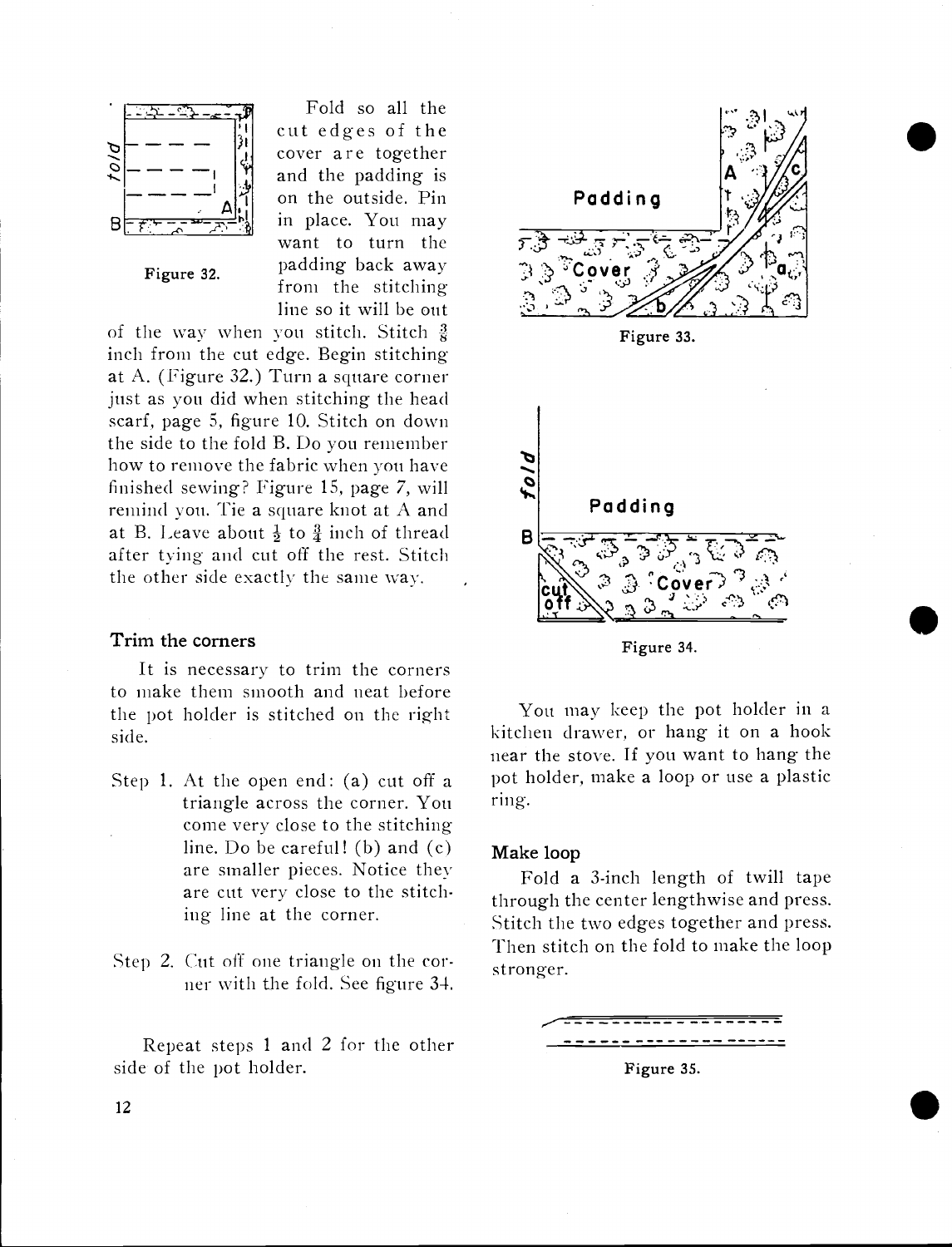flat<br>that<br>of tl Fold the tape so that X is the center of the tape. (Figure <sup>f</sup> 36.)

> ITold this fold in position and bring Y next to Z. (Fig.  $\frac{1}{2}$  z





Figures 37 and 38.

shown. This is the way the loop looks<br>on the other side after it is stitched.<br>(Figure 38) Stitch across the end of the point as shown. This is the way the loop looks (Figure 38.)

> Place the loop in the center of the open side of the pot holder. Baste or stitch into position. Be very careful to have the loop placed straight so that the pot holder will hang straight. The loop will be stitched to the pot holder as you. stitch the pot holder together.

#### Turn the pot holder

 $\bullet$  . The contract of  $\bullet$ 

When turning the pot holder work the four corners carefully so they will he square. The handle of a rat-tail comb is blunt and may help you to turn the corners. Scissors are too sharp and may punch a hole.

As soon as the four corners are turned, you are ready to press the pot holder. The stay stitching does not show because it is folded into the seam allowance. Be sure the folded edges match when the pressing is done.

#### Quilt the pot holder

Machine stitch around the pot holder  $\frac{1}{8}$  inch or less from the edge. Begin at one corner of the open end. Be sure to catch both sides in the stitching. If the padding is quite thick, your mother or club leader may need to adjust the machine.

Use any design you wish for quilting. Ilere are some suggestions. Sew back over the stitching for  $\frac{1}{2}$  inch each time von stop stitching or tie the threads. Designs with fewest cut threads are usually the neatest.



#### Plastic ring

If you are using the plastic ring to hang the pot holder, attach it at the corner with a blanket stitch or satin stitch. Refer to the directions used in making the blanket stitch for the needle case, page 16 of "Just So Girl." The satin stitch does not have loops inside the ring. The needle comes through the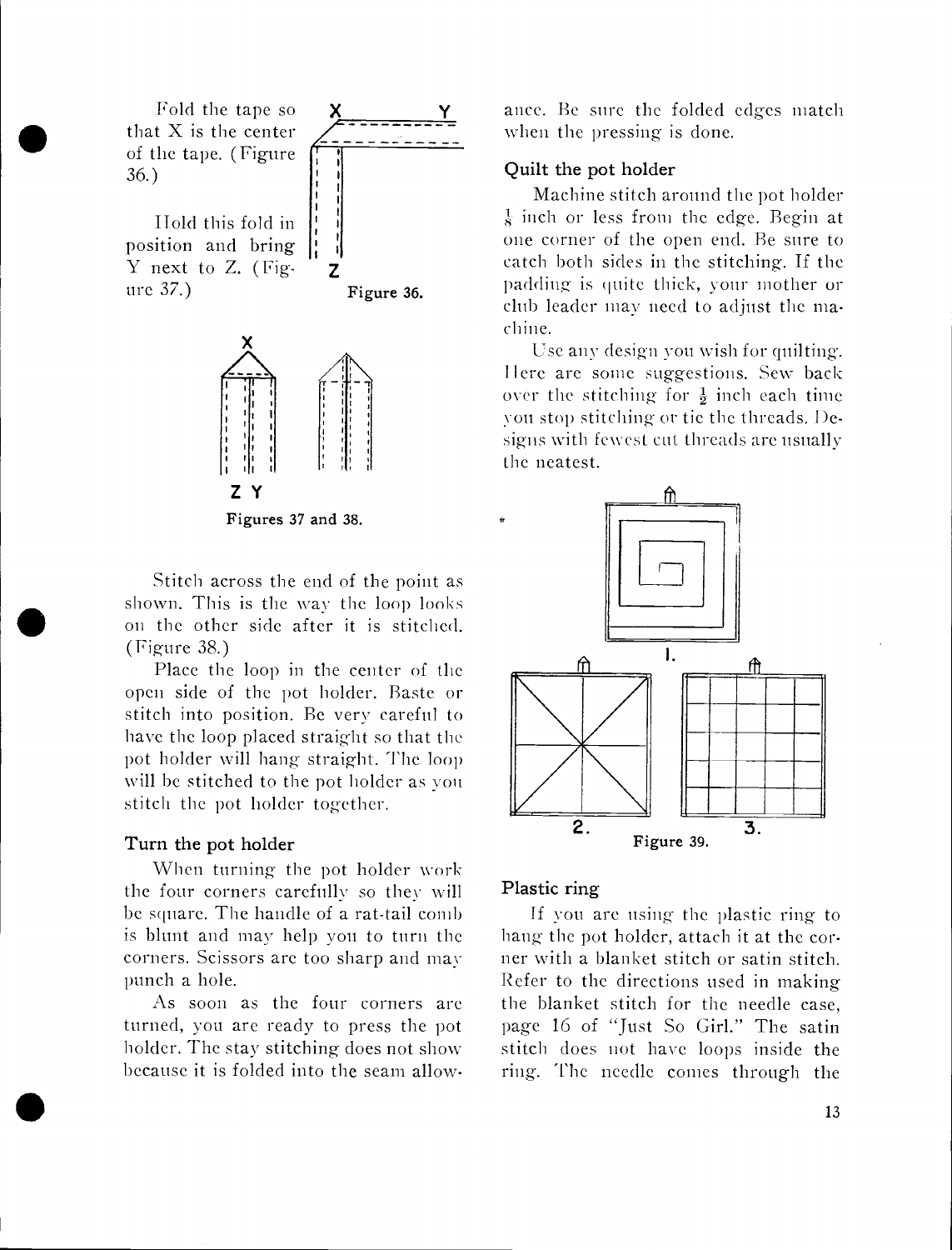corner of the holder, goes over the ring, then back through the holder again. The plastic ring is sewed to the holder after the pot holder is quilted.



Figure 40.

### Oven Mitts

You may choose to make a pair of oven mitts instead of a pot holder. Each mitt has 2 cover pieces and 1 or 2 layers of padding. Follow the same rules for selecting padding as for the pot holder.

Here are some suggestions for making.

Buy a pattern or draw around your hand for a generous sized mitten. Allow for  $\frac{1}{2}$ -inch seams. Use a piece of fabric 18 inches square or buy  $\frac{1}{4}$  yard of fabric for 1 pair of mitts.

#### Quilt the fabric

Lay 1 cover piece down—wrong side  $up$ —on top of this lay the padding, then lay the second cover piece wrong side down. Pin the layers together.

Quilt the layers following grain lines. See illustration 3, figure 39. Cut out the mitts.

You will cut 4 pieces—2 for the right hand and 2 for the left.

Sew the mitts together with  $\frac{1}{2}$ -inch seam allowance. Some padding may be trimmed out of the seam allowance to



 $\bullet$ 

reduce bulk. Trim the seam line closer to the stitching line around the thumb so it will turn smoothly.

Notch outside curves, snip inside curves. Outside curves are notched to remove bulk in the seam. Inside curves are snipped to allow the cut edges to lie flat without drawing.



#### To finish top

Stay stitch around the top  $\frac{1}{8}$  inch from cut edge.

#### To bind with contrasting bias tape

Start at thumb seam. Measure the tape around the top, add 1 inch. Be careful! Avoid stretching the tape. Cut 2 strips the same length-one for each mitt. Fold the tape back  $\frac{1}{4}$  inch at one

 $\bullet$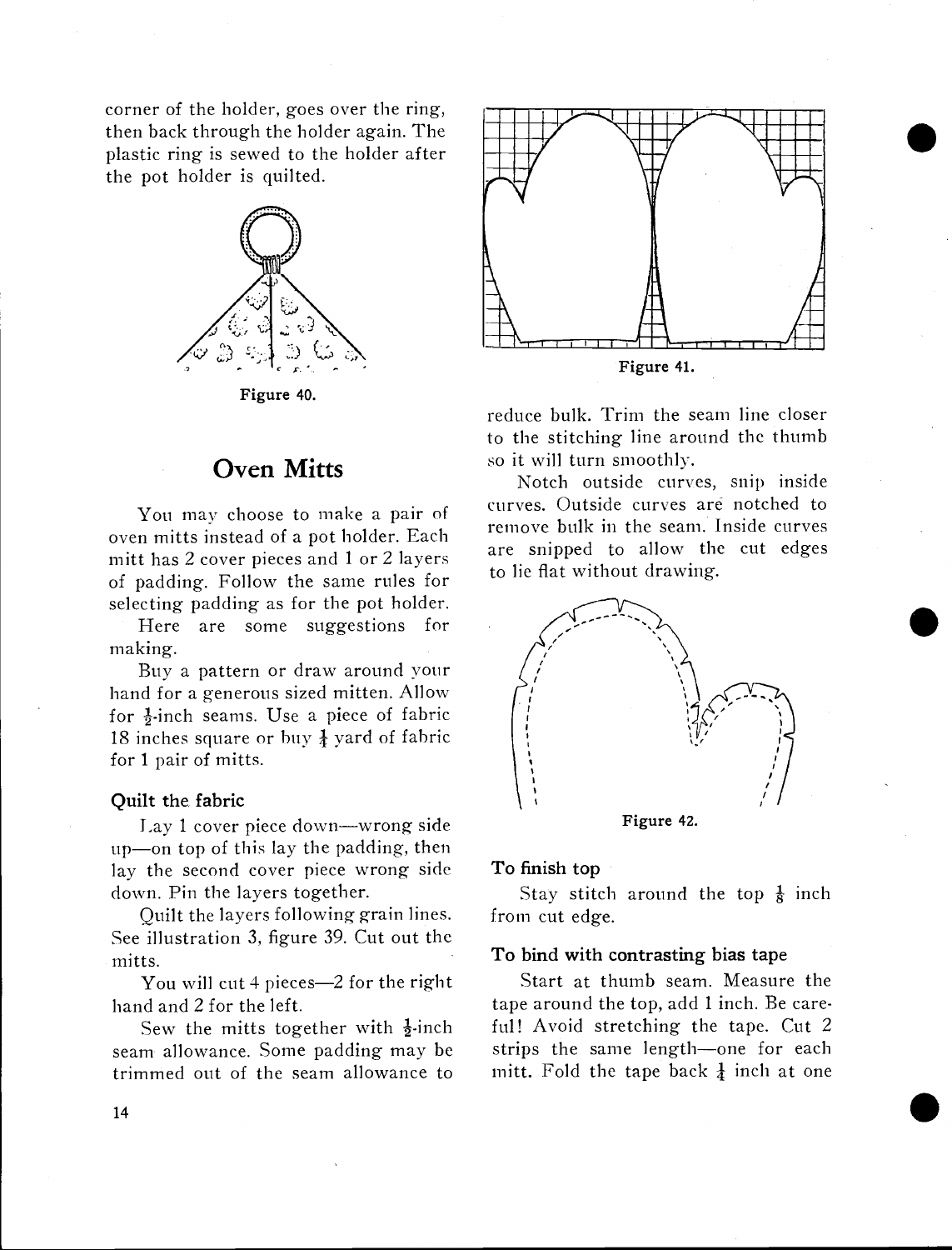

Figure 43.

end. With the right sides together and all cut edges of mitt and tape exactly even, pin the tape in place starting at thumb seam.

Begin stitching at  $\Lambda$ , figure 43, and continue stitching on the crease of the tape.

After you have stitched almost around to the beginning, cut tape off  $\frac{1}{2}$ inch beyond the seam line. Continue stitching past the starting point to reinforce seam, figure 44.



Figure 44.

Fold tape over cut edge and baste, then stitch close to edge of tape on the right side. Be sure tape is caught on the underside.

Now your mitt is finished. Check that your threads are tied and cut off. Press for a final finish.

 $\bullet$  International contract  $\bullet$ 

Score sheet for pot holder or mitts

- 1. Are sides and corners well squared (if a square holder)?
- 2. Are seams turned under evenly?

3. Is the first row of stitching near the edge? **Contract Contract** 

<u>. . . . . . . . . . . .</u>

. . . . . . . . . . . .

. . . . . . . . . . . .

- 4. Are all rows of stitching straight and spaced evenly?
- $\overline{5}$ . a. Is the loop hanger stitched evenly and placed in the side straight?
	- h. Are the blanket stitches or satin stitches on the ring even?
- 6. Are there aiiv puckers between stitching lines? . . . . . . . . . . . . .
- 7. Does it have the right amount of thickness, not stiff and harsh, but sufficient to protect the hands?
- . Is it well pressed?
- 9. Are the mitts free from puckers around the thumb and fingers?
- 10. Is the thumb large enough? .............
- $11.$  Is the binding neatly put on? ............
- 12. List the things that need to be improved on your next pot holder or oven mitt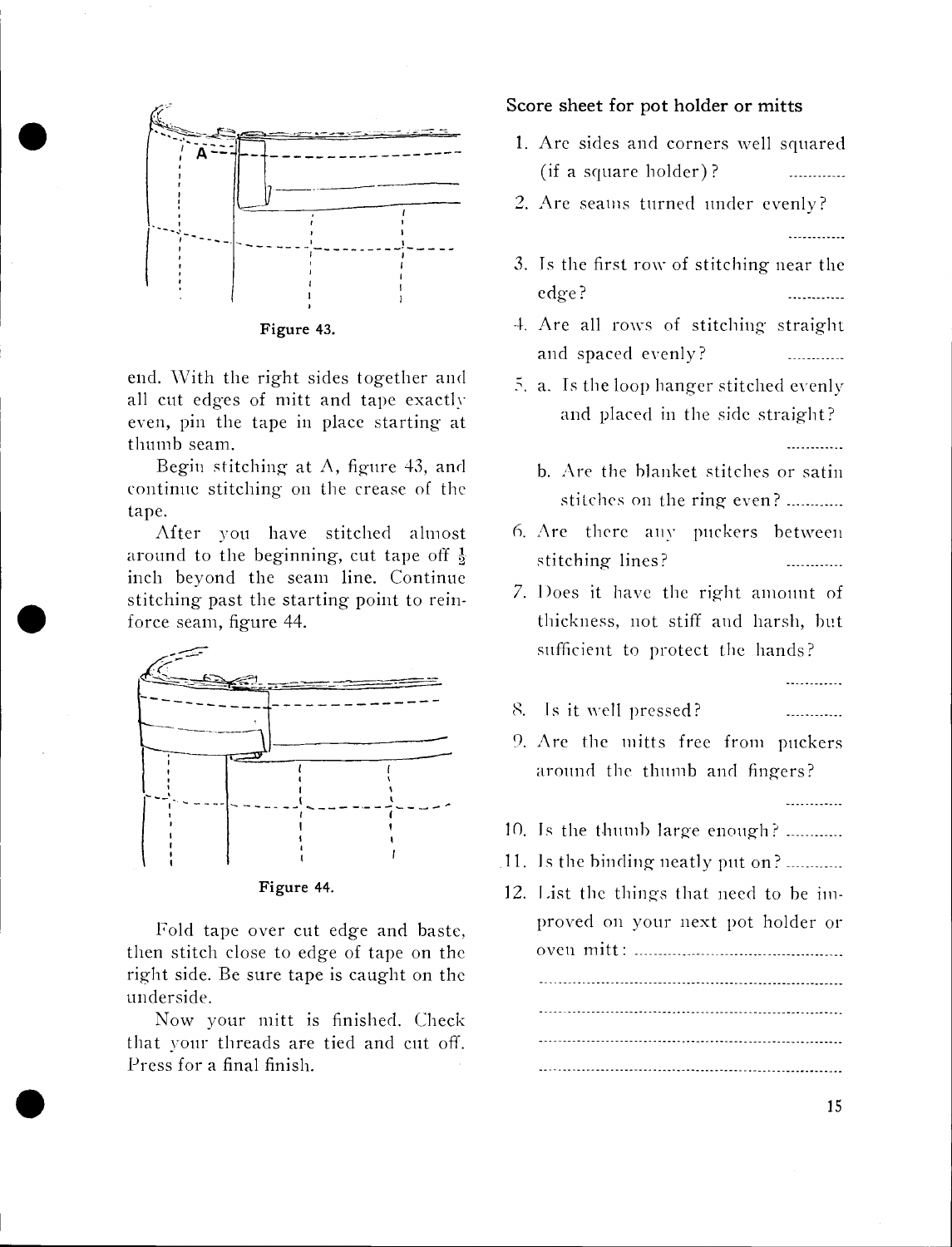### How Graceful Are You?

Are you sometimes tempted to sit on the middle of your back with your feet thrown over the side of an armchair and your head pillowed against the other arm? You may think that you are comfortable, but it really doesn't make von look very pretty! Look at the pictures of the models in one of your mother's magazines. Notice how gracefully they sit with knees close together and with one foot slightly forward.

Take a good look in a full-length mirror, if von have one (or maybe you can use a store window someday when the sun is just right), and notice how you carry yourself. How do you think von look to other people? Is your back straight and your tummy in?

Learning correct posture and how to be graceful is something you'll never regret. All your life you'll be most grateful for having learned something of charm and poise in your 4-IT Club. For if you learn it well, your friends will say of you, "How graceful she is."

 $\bullet$ 

 $\bullet$ 

#### How do you stand?

To acquire grace, one must start by getting the body lined up in the correct position. Many girls have slumped forward so long that they do not know exactly when they have a correct standing position. Maybe you have been told to straighten up as if you had a string attached to the top of your head. You can really get this feeling by the following method.

Trace a line with your finger from the lobe of the ear to the top of the head.

Trace another line with your finger from the tip of the nose to the top of the head.

At the point where these two lines cross, grasp a handful of hair and pull up. it is better to have someone else pull the hair for you. As the hair is







Figure 45.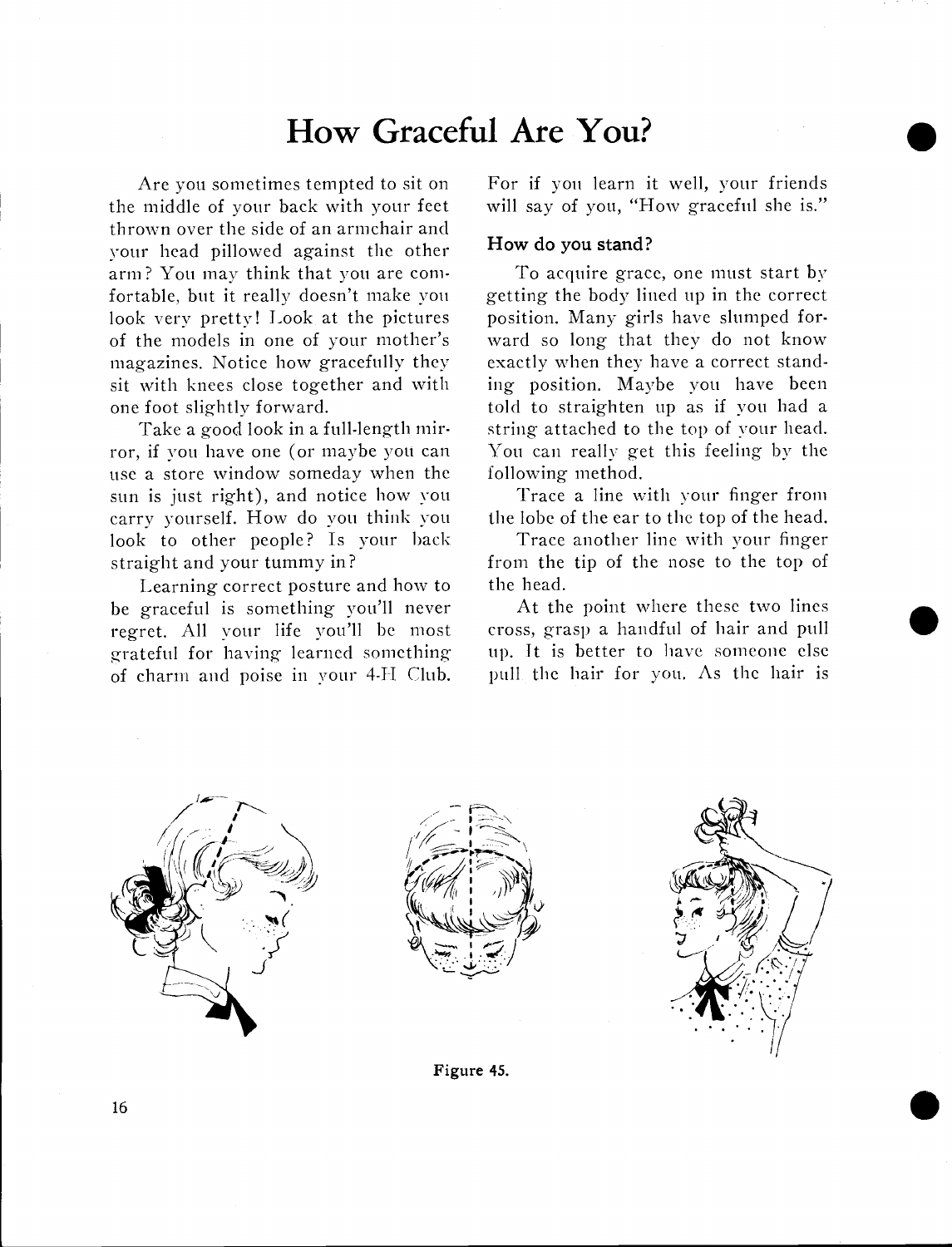

Always stand with your feet at an angle so that one heel is about even with the instep on the other foot. Standing with both feet pointing forward produces an awkward position. Look at fashion magazines. The figures always stand with the feet close together and at an angle.



#### How do you walk?

Check on your walking. Your feet should be about  $2\frac{1}{2}$  inches apart. Keep your toes pointed straight ahead as if you were walking on two straight lines.



Figure 48.

This helps you in holding vour hips firm and produces a smooth, even walk. If von walk with your feet much farther apart, you will swing your hips in a most ungraceful manner.

#### What size step?

For most girls the length of your foot is about the right size step. It will vary some with your height. However, this is a fair guide.



pulled up straight, it will force you to Pull in your tummy and straighten the body as it should be straightened. You should be lined up as shown in the draw. big with the lobe of the ear, the tip of the shoulder, hip bone, knee bone, and ankle hone in one straight line. Do not hold yourself in a rigid position, but be relaxed.

Keeping that position, walk about the room. Practice this many times a day for several weeks. You will he pleasantiv surprised at your improved posture.

 $\bullet$  such that  $\bullet$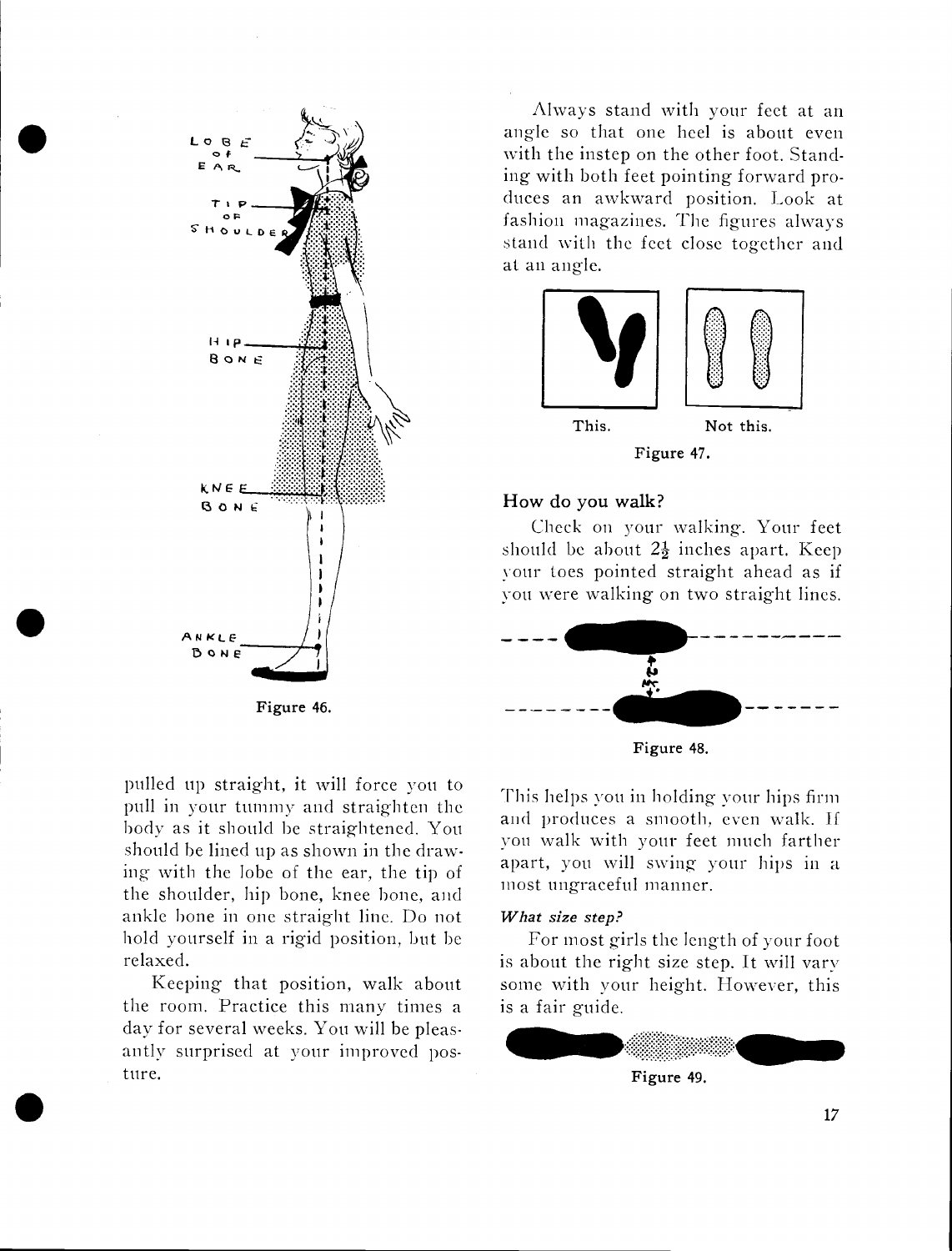#### Do you take your stairs like a lady?

Be sure that you place your entire foot squarely on each step. Do not try to walk up the stairs with just the toes on the step. This is the cause of many accidents.

Lean very slightly forward from the ankle with knees very slightly bent.

Walk with an easy motion, swinging the legs from the hips and with the knees slightly bent and relaxed. The arms may swing easily at the side. As you step forward with one foot the opposite arm is swung forward. Thus, in stepping out with the right foot the left arm would swing forward. Then the left foot and right arm would swing forward. The arms should never he allowed to swing any farther forward than the foot. This is all done with an easy swinging motion, your chin up and your body in line.

In coming down the stairs lean very slightly back from the ankle with the knees very slightly bent. You should appear to glide up and down the stairs without your head bobbing up



 $\bullet$ 

 $\bullet$ 

Figure 50.

and down with each step. When you go to a movie, watch your favorite actress go up and down stairs and see how gracefully she does it.



This. Lean forward from the ankle . . . knees always slightly bent.



Not this.



Coming down. Lean back from the ankle ... knees slightly bent.

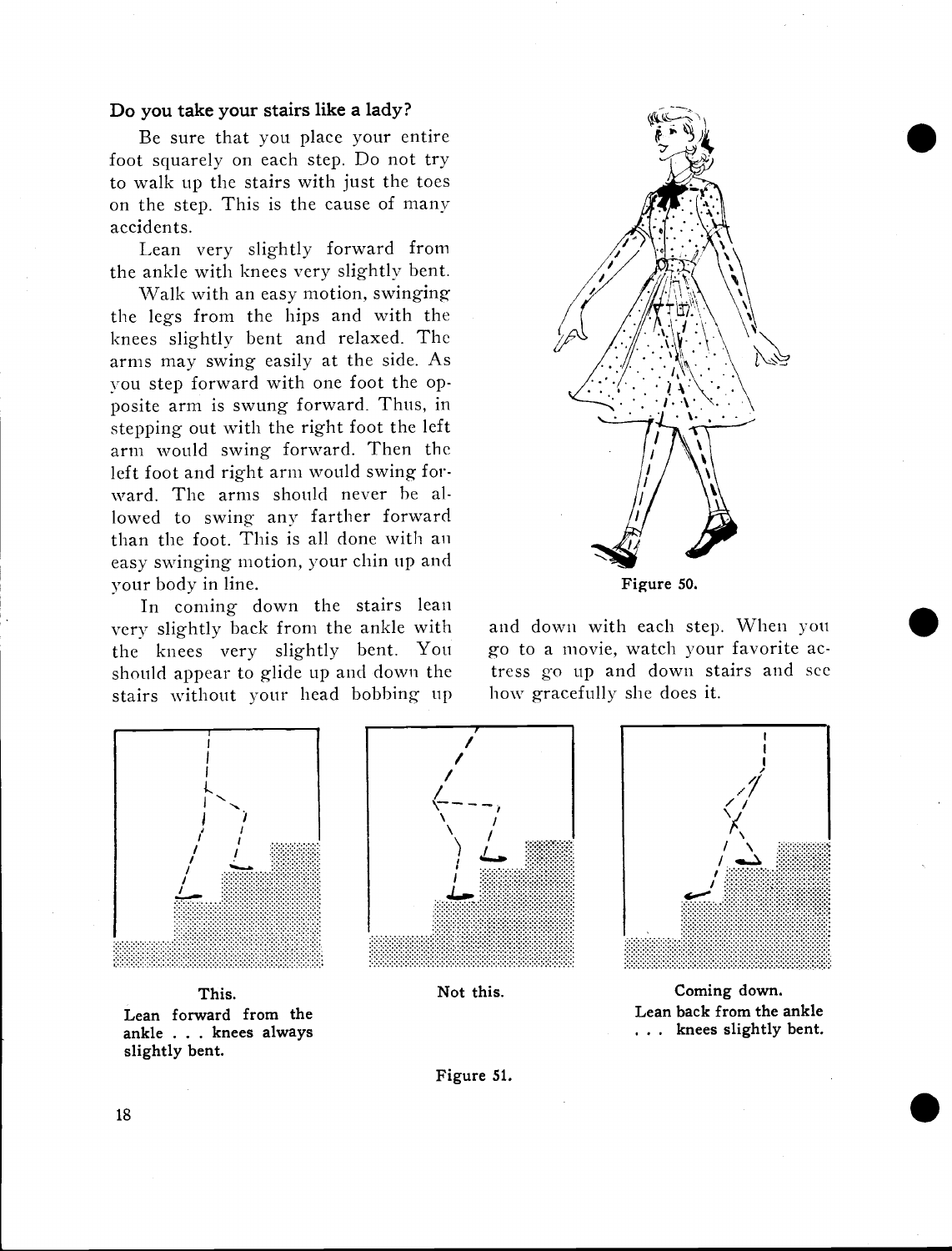#### Sitting pretty

Solution and the set of the set of the set of the set of the set of the set of the set of the set of the set of the set of the set of the set of the set of the set of the set of the set of the set of the set of the set of Are you sitting pretty like figure 52 body straight and bend the knees to sit.



Figure 52. This. Figure 53. Not this.

If one foot is slightly ahead of the other and more weight is put on it, you will be able to lower yourself into the chair with the greatest of ease. Of course, it will take muscle control.

Always sit with your knees and feet close together. If you are small, you will find it more comfortable to sit at the corner of the couch using the arm of the couch as a back rest.

You will not find it necessary to smooth your dress with your hands as von sit in a straight chair if you sit down this way. When you lower yourself into the chair, sit on the edge and slide back into the chair. As you slide hack, your skirt will be smoothed for you.



Figure 54.

All of these pointers on grace and poise will require much practice for them to become a fixed habit. But it's fun doing it with your girl friends and it's certainly worth all of the time and effort in becoming a graceful girl, admired by all.



Figure 55.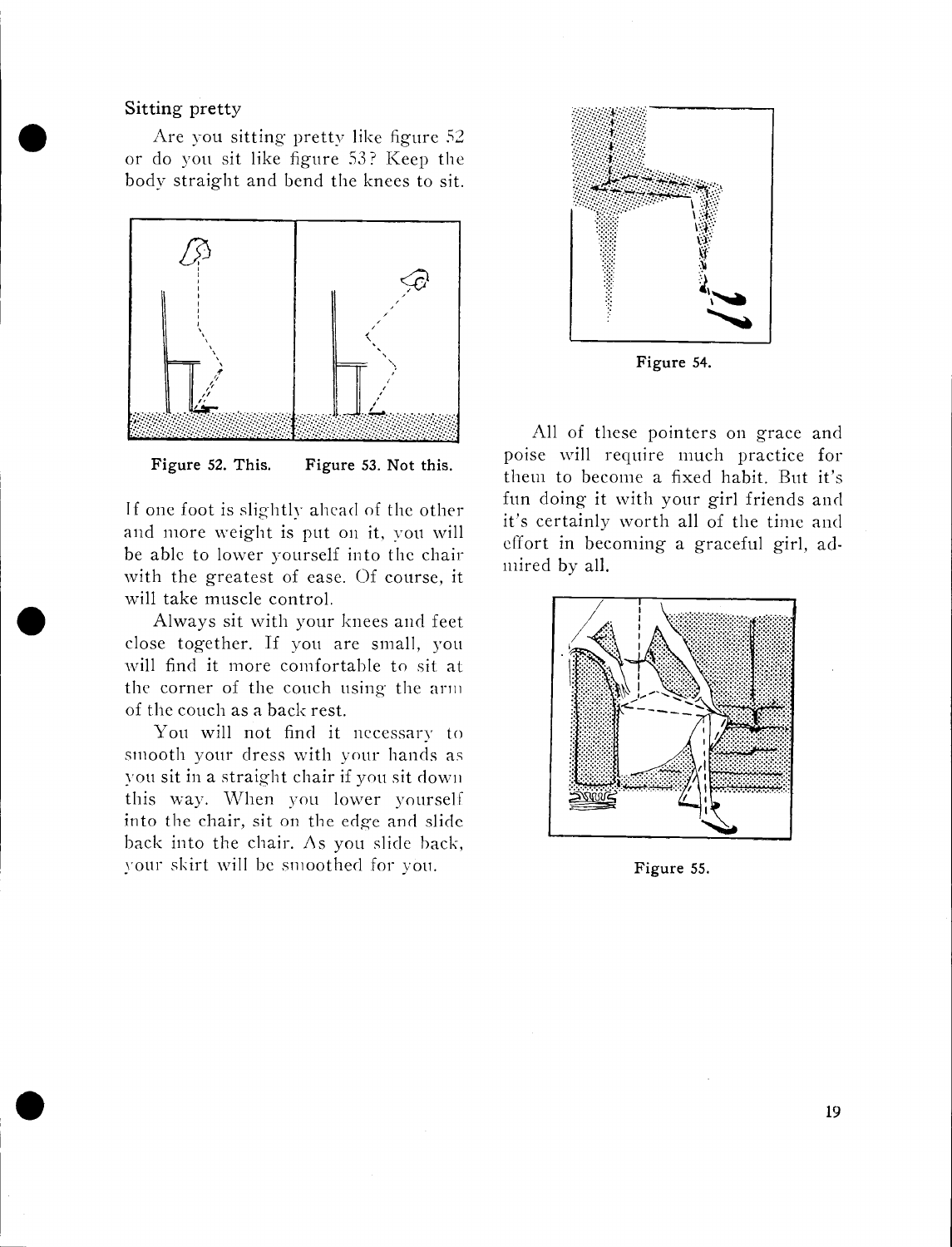### Drawstring Apron

Now you are ready for the drawstring apron. It is easy and fun to make and gives you another chance to practice sewing on something for yourself.



Figure 56.

#### Selecting the fabric

If your mother doesn't have any fabric on hand that you like, you will need to go on a shopping trip. Maybe your club would like to take this shopping trip together. So that you can make the very best choice of fabric-one that you will enjoy-you will need to make some plans.

#### What kind of fabric to buy?

It is easiest to work on cotton. The following kinds arc suitable for an apron: broadcloth, percale, print, and gingham. Organdie or other sheer material is not suitable for a work apron.  $\bullet$ 

 $\bullet$ 

#### What color to select?

Answer these questions and it will help you decide. What colors are most becoming to me? What color dresses will I have on while I am wearing the apron? You will want to select a color that blends or contrasts pleasingly with your dresses.

#### Will it be a print or a solid color?

If most of your dresses are print, then von will want a plain colored apron.



Figure 57.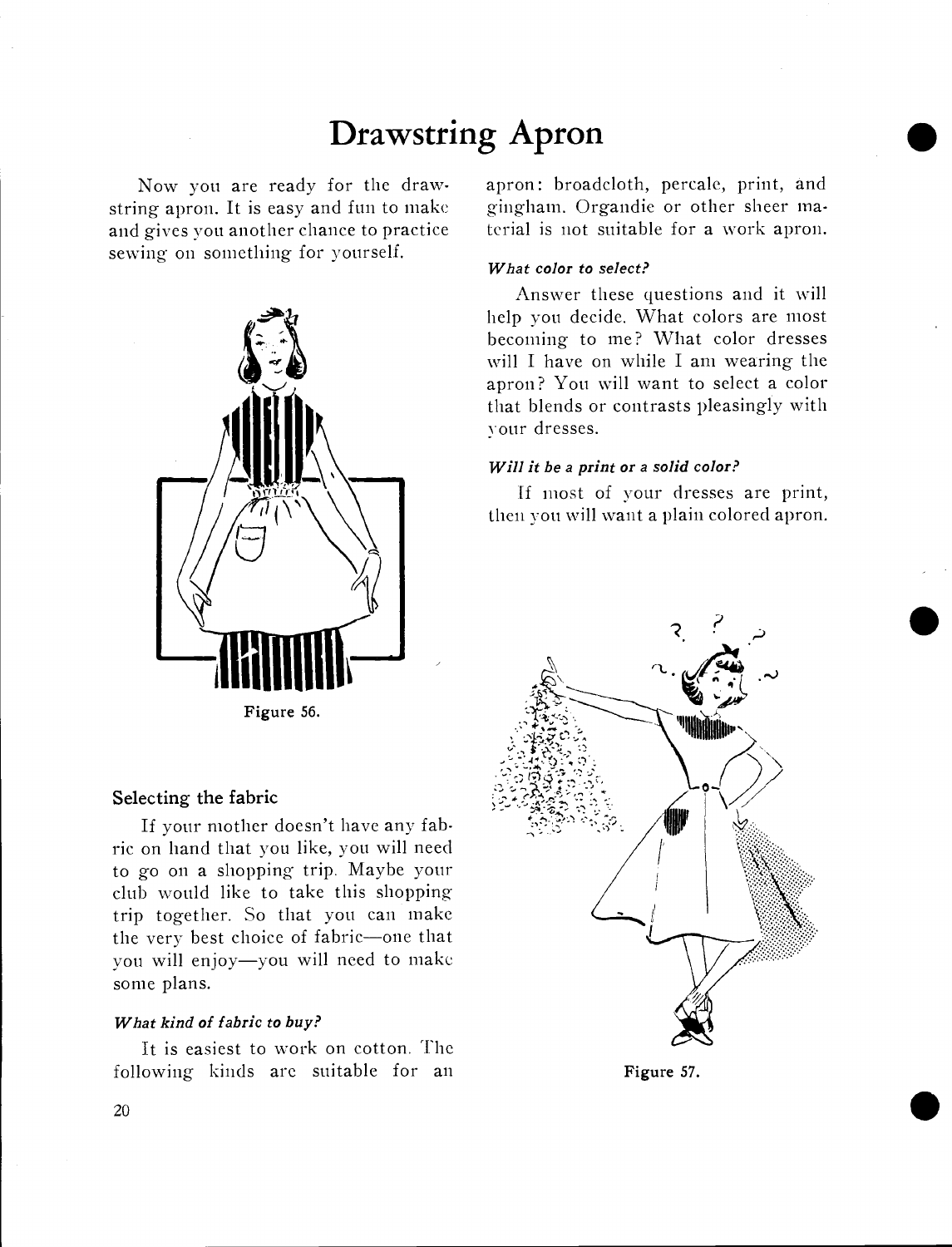

Figure 58.

In your choice. The small designs are<br>usually better. Also, a few rather than<br>many colors together are much prettion Remember the head scarf? You learned then not to use two prints together. A solid color is usually very pleasing with a print. Two solid colors also can be very nice together when there is a soft blending of colors. If you decide upon a print, you will want to be very wise in your choice. The small designs are the material is samorized of says that many colors together are much prettier. 4-H girls in this Clothing Project find simple, dainty, soft designs most becoming.

#### Will the color fade?



After the material is washed a few times, will it become a dingy, un-<br>attractive color? Ask the clerk to let  $\overline{\text{c}_{\text{other}}$  vou see the label. However, not all fabrics are labeled. When it is guaran-Figure 59. teed not to fade. the label will read

"Guaranteed fast color to sun and water." It usually is wiser to buy the fabric with the label guaranteeing the color fastness.

#### Will the fabric shrink?

Look at the label again. Does it say anything- about the material shrinking? If the material is Sanforized or says that need not worry about its shrinking. However, you need not refuse to buy the material just because it is not preshrunk. You can shrink it before making the apron. You will learn how to do this at a later club meeting.

#### Will the fabric wear well?

Is it strong? Is it woven closely? Does it have too much sizing? By that we mean a lot of starch is rolled into the fabric to make it look like strong, firm material. Rub a corner of the material between your finger and thumb. If a white powder comes out, then too much sizing has been added. You will not want to buy this material. As soon as your apron is washed and the starch or sizing comes out, it will be limp and thin.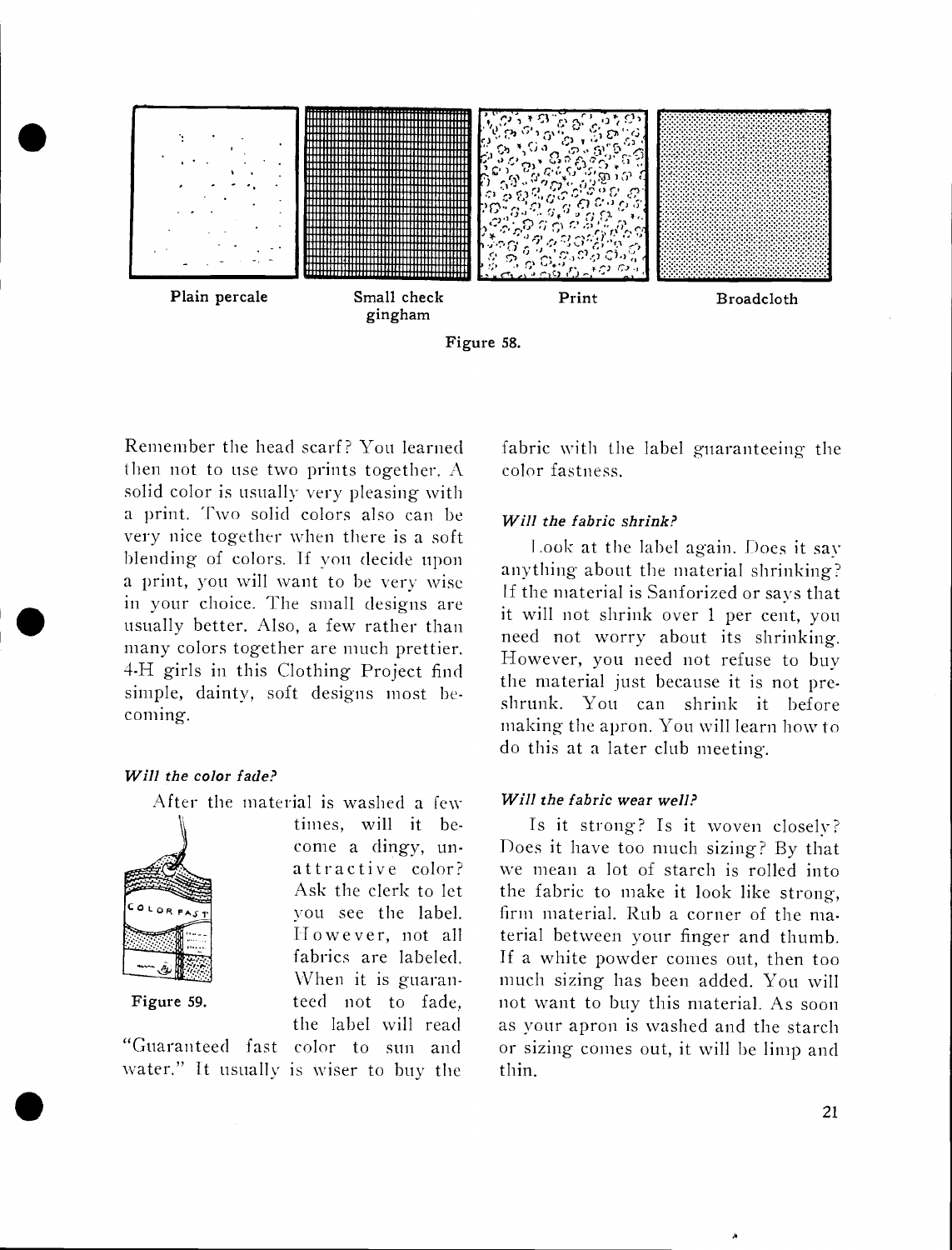How much fabric to buy?



Figure 60.

For the length-have someone measure from your waistline to the bottom of the hem of your skirt. Add 5 inches for heading and 4 inches for hem.

A girl who finds she measures 19 inches from the waist to the bottom of the skirt hem, will figure as follows:

- 19 inches for apron
- 5 inches for heading
- 4 inches for hem

28 inches needed for the apron

Tf you add 8 inches, you could have two hot pads to match the apron, and then would need to buy one yard of fabric. Figure 63 allows for two hot pads and the apron from one yard.

For an apron of that length, the width should be about 27 inches.

The drawstring should be cut  $2\frac{1}{2}$ inches wide and about 70 inches long. A larger girl would need a longer apron and possibly longer drawstrings.

Why not make a drawing like figure 63, page 23, using your measurements? Then you can use it as a guide for cutting out the apron.



 $\bullet$ 

 $\bullet$ 

 $\bullet$ 

Figure 61.

#### What other supplies to buy?

If you do not already have suitable thread, you will need a spool of mercerized thread, if the material is colored. Don't forget-buy a shade darker, for it stitches lighter. A spool of Number 60 thread is the correct size if you are using white thread. So that you will be sure not to forget anything, why not copy these notes in a little notebook and take it with you when you go shopping?

Won't it be a thrill to bring home a piece of material that will be suitable and one that you will enjoy wearing?



Figure 62.

22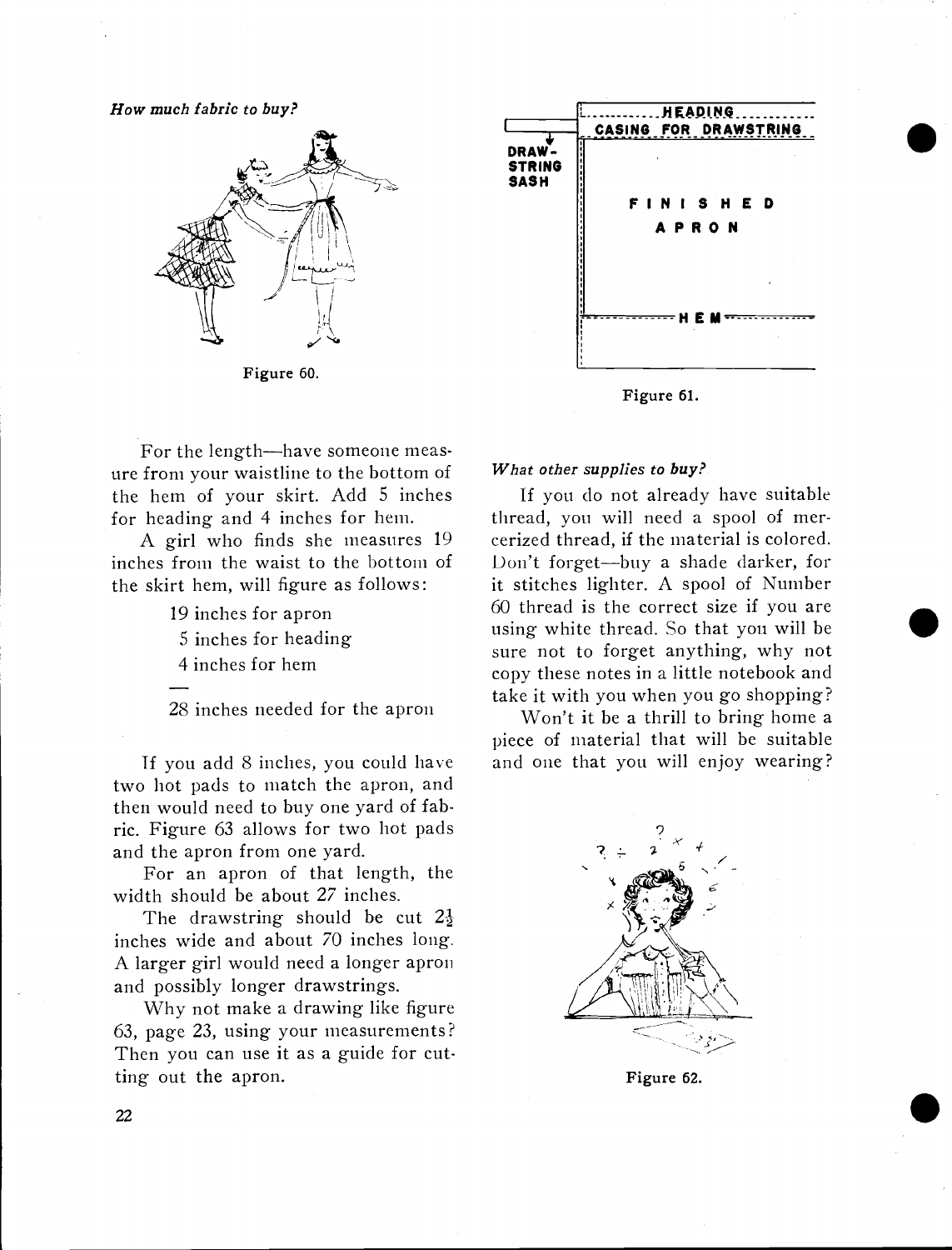- 1. Color List possible colors you can use.
- 2. Print or solid If a print—small and dainty, not too many colors. Softly blended colors.
- 3. Is it guaranteed fast color? Label.
- 4. Will it shrink?-Label. Is it Sanforized?
- 5. Does it have too much sizing?
- 6. Kinds of material broadcloth, percale, print, gingham.
- 7. Amount of material ------------------------------ yards.
- 8. Thread-Darker mercerized, or 60 white.

#### Shrinking cotton fabric

If your fabric was not preshrunk, you will need to shrink it before starting your apron.





Figure 63.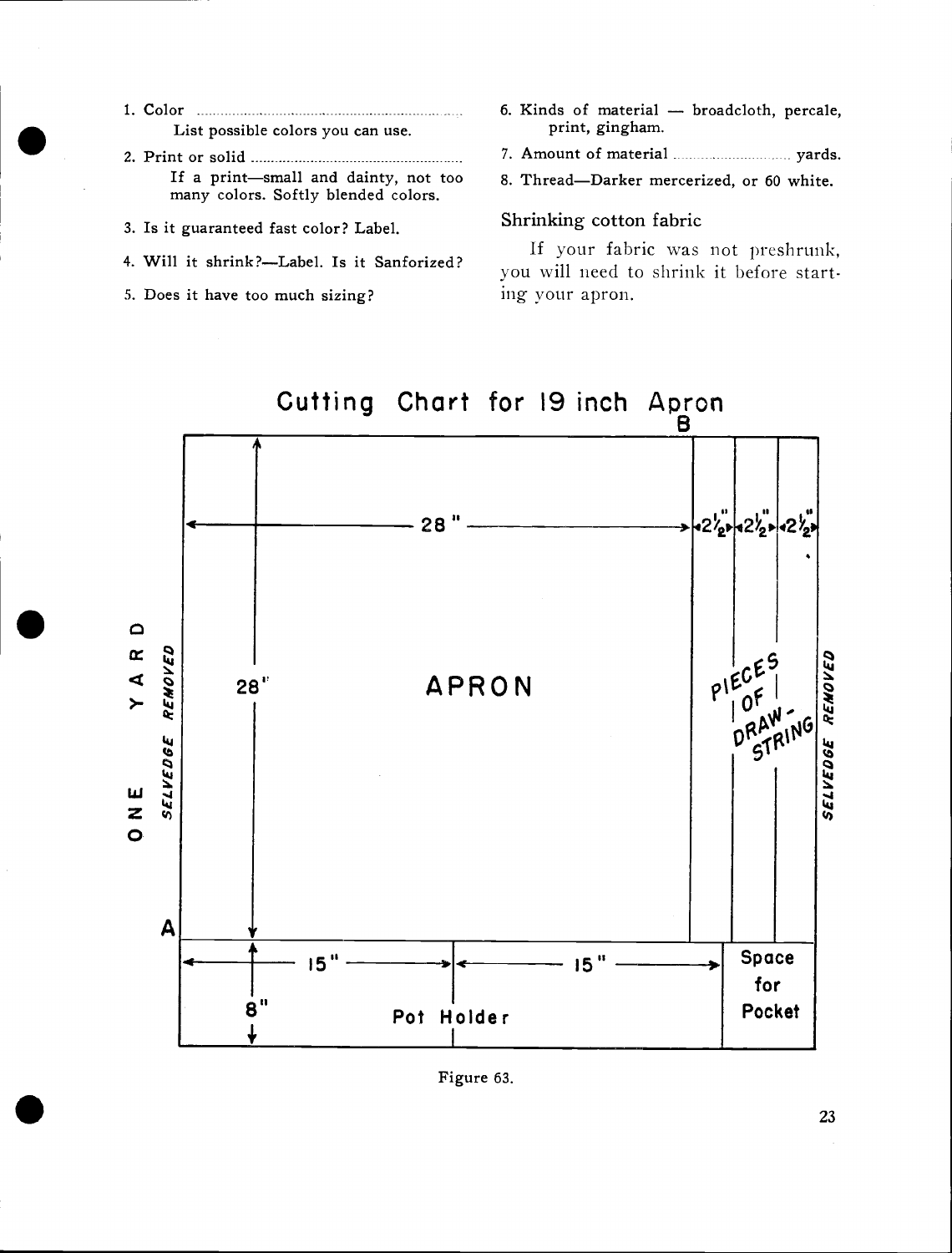# Steps in Shrinking Fabric

| Explanation                                                                                                                                                                                          |  |  |
|------------------------------------------------------------------------------------------------------------------------------------------------------------------------------------------------------|--|--|
| If the clerk did not tear your fabric<br>from the bolt, it will need straighten-<br>ing. Do this by pulling a crosswise<br>thread and cutting on this line. Be<br>sure it is straight on both ends.  |  |  |
| Figure 64.                                                                                                                                                                                           |  |  |
| a. Put it in the water folded.<br>b. Be sure that the water penetrates<br>each fold.<br>c. Soak for an hour or more. If it floats,<br>push it down under the water several<br>times during the hour. |  |  |
| a. Keep it folded.<br>b. Press out as<br>much water as<br>you can with<br>your hands.<br>WARNING-Do not<br>wring or twist the<br>fabric.                                                             |  |  |
|                                                                                                                                                                                                      |  |  |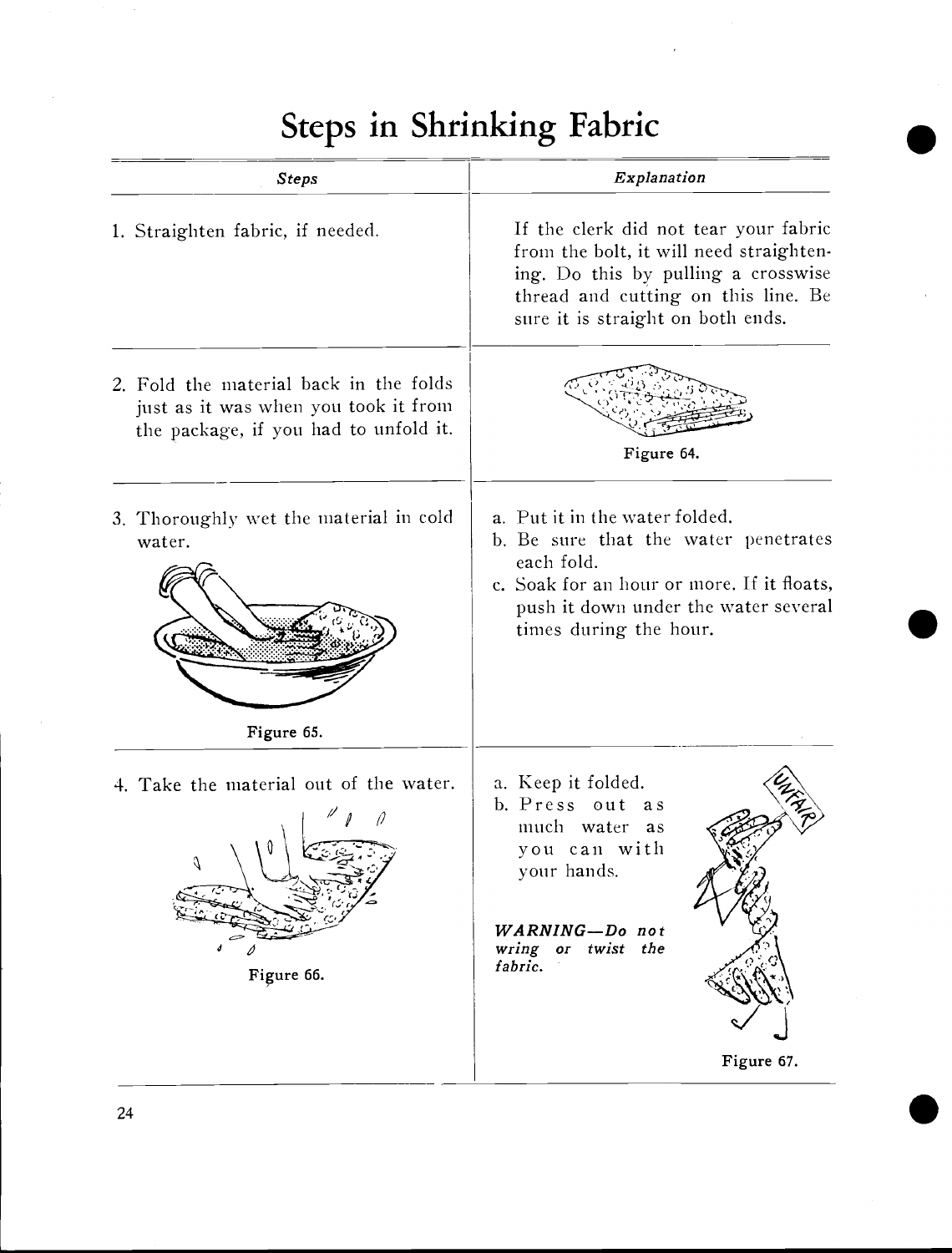

### Steps in Shrinking Fabric (Continued)

#### Straightening the fabric

After the fabric is shrunk, be very sure that it is straight. You can check by placing the material along the edge of a table. If your cloth looks like this it is straight. If it looks like figure 72, it needs to be straightened by pulling the short corner and gradually working toward the true bias line. Pull the rest of the fabric as shown by the arrows.



Figure 71.

25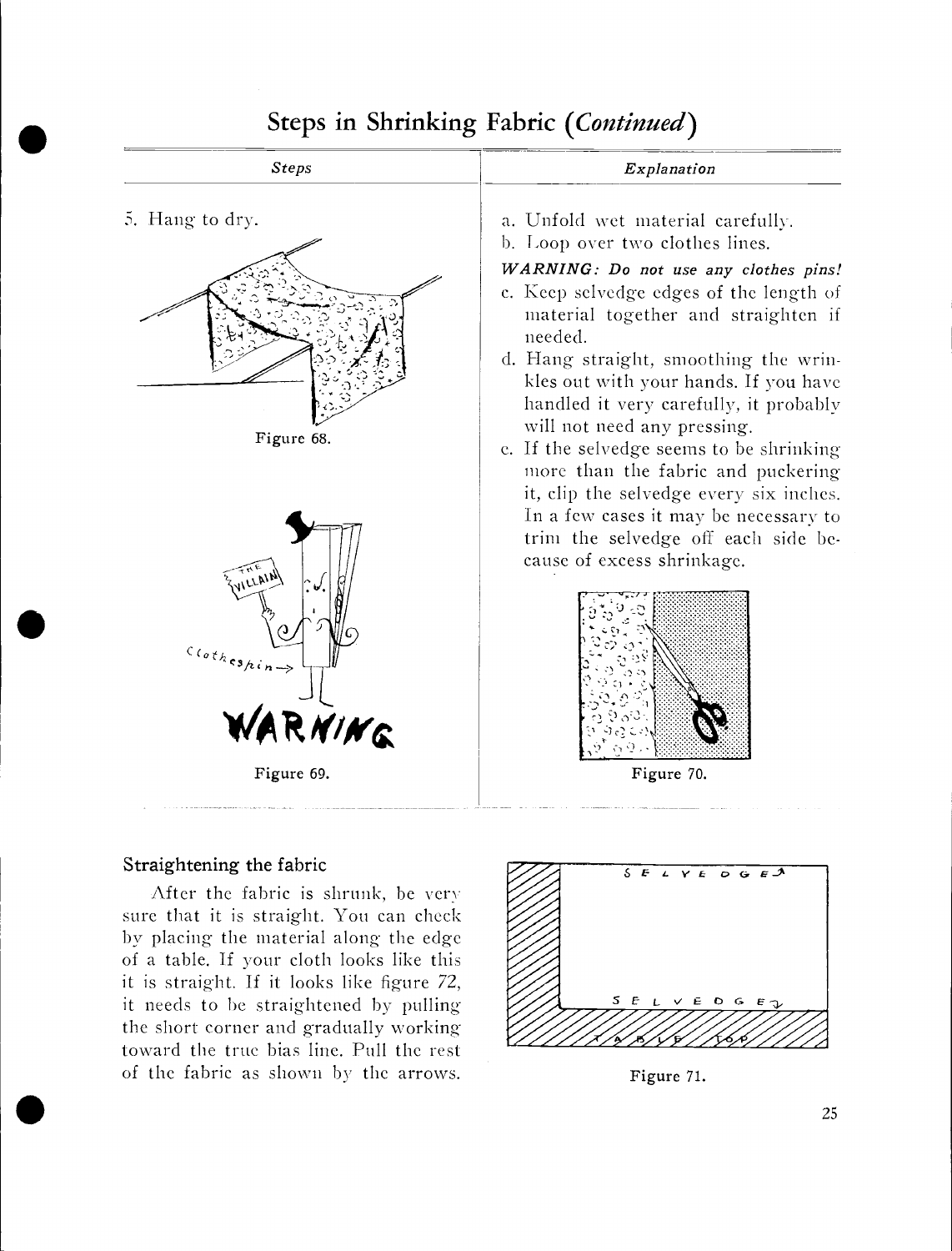

Figure 72.

#### Making the apron Cut out the apron

After your material has been shrunk and is absolutely straight of the grain, you are ready to cut out the apron. Here are the steps to follow:

Trim selvedge off the edge where you are to cut the apron.



Draw threads at  $A$  and  $B$  (refer to figure 63) and cut a short distance at a time. In that way you can avoid cutting too far in either direction. Use the chart that you made as a guide. In like manner, cut the material for the sash and the pocket. (Refer to figure 63.) You may tear the strips instead o cutting.

#### Stitch the apron

On the side where you cut the sd. vedge (which is lengthwise of the material) turn the edge under a scant  $\frac{1}{4}$ inch. You are turning the right side over onto the wrong side.



Do the same thing on the opposite side.

Now make another turn over this first one, exactly  $\frac{1}{4}$  inch. Baste it down carefully.



Stitch it on the machine. Ask your mother to regulate the stitches so there will be about 14 to 16 stitches to the inch. Stitch near the edge as shown below.



.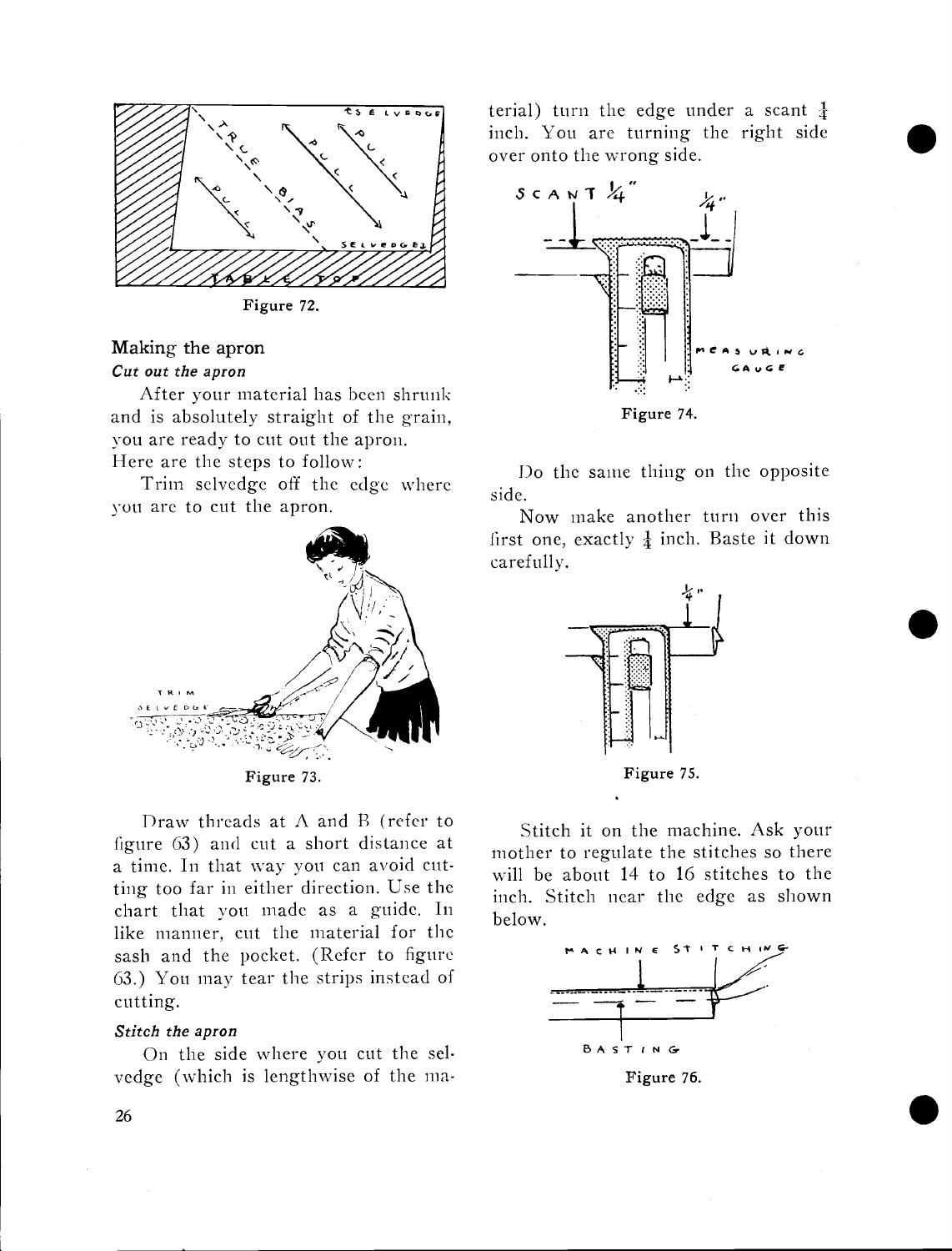do not need to be tied since there will be Clip threads near the edge. These



Figure 77.

a row of stitches crossing them. Always keep threads clipped—or tied and clipped—as you work, so that your sewing will not look untidy. Press these seams. You always press each seam after stitching it before making another row of stitching across it.

#### Top and casing

At the top turn under  $\frac{1}{4}$  inch just as von did at the sides.

Now turn over  $2\frac{1}{2}$  inches. Baste and stitch just as von did the sides. This time you will tie your threads as you learned in making the head scarf.



Figure 78.

Measure 1 inch from the top and  $\frac{1}{2\sqrt{2\pi}}$ make another row of stitching there, again tying threads or back stitching. This forms the case for the drawstring and the heading for the apron.



In order to sew straight, you may measure carefully and draw the line lightly with chalk or a white pencil. Another method is to use the masking tape as a seam gauge to guide von in sewing straight.

You add the masking tape to the machine like this:

Put the tape measure under the Presser foot, placing the needle on the 1-inch niark if von wish to use 1-inch seams. Then place the masking tape at the end of the tape measure as shown here. In like manner, for  $\frac{1}{2}$ -inch seams, place the needle on the  $\frac{1}{2}$ -inch mark on the tape measure and then place the masking tape at the end of it.



Figure 80.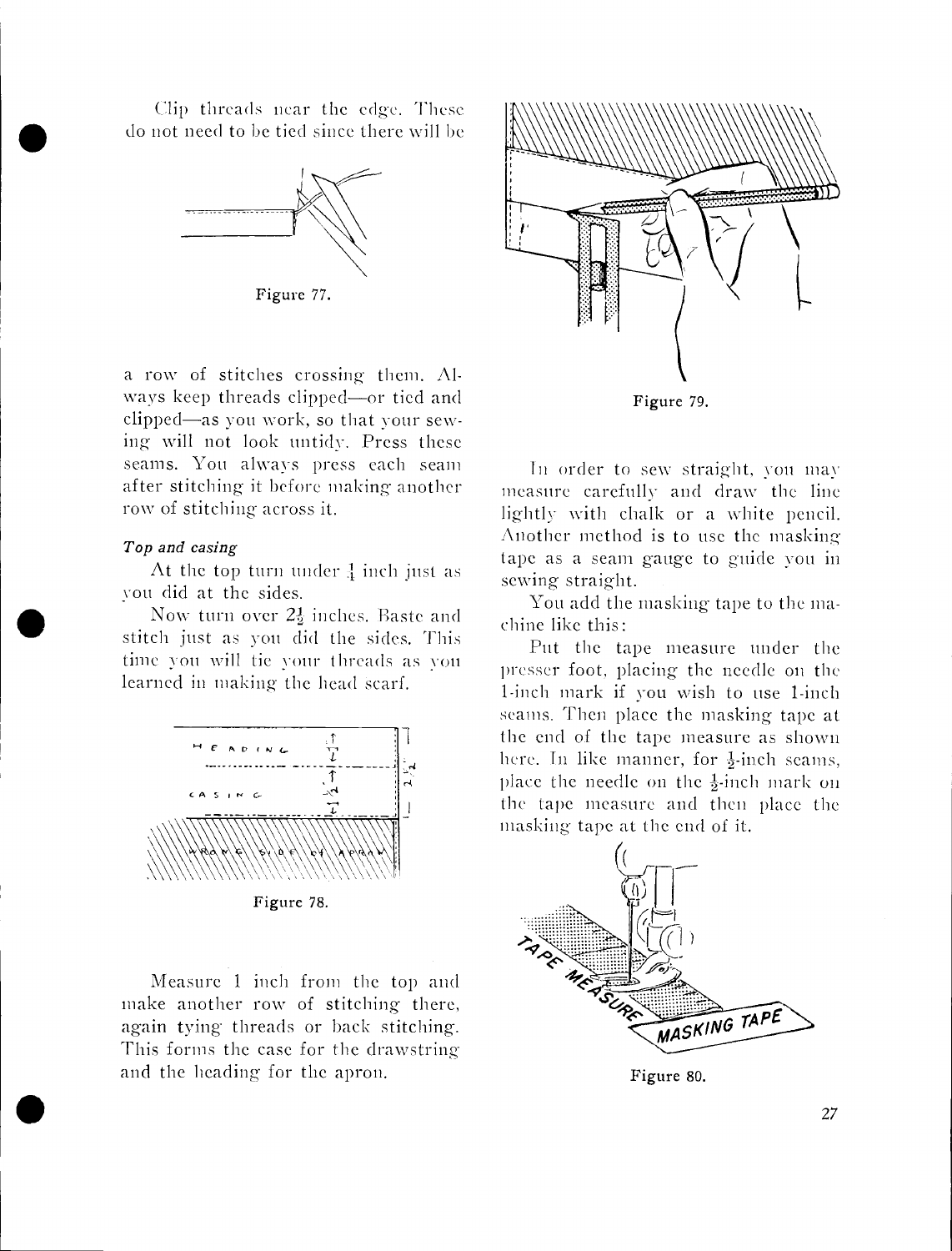The hem comes next. Again turn under about  $\frac{1}{4}$  inch. Then turn under 4 inches. Stitch it on the edge as you did for the heading and case for the drawstring.



Figure 81.

To prevent catching the open end of the hem on something and having an accident, whip the edges of the hem together.



Figure 82.

#### Pocket

It is nice to have a pocket on the apron for a handkerchief. A pocket for an apron 19 inches long may be 5 inches by 6 inches before finishing. If you have a longer apron, you will want a larger pocket.



WRONG SIDE Figure 83.

Turn a 1-inch hem to the right side and stitch corners of hem  $\frac{1}{2}$  inch from the edge.<br>Lengthen stitch slightly and stitch  $\frac{3}{8}$ inch from edge. This



Make the hem in

Stay stitch  $\frac{1}{4}$  inch from cut edge and press back to the

the pocket first.

wrong side.

Figure 84.



is an ease stitch.

Clip the corners as you did for the corner of the pot holder.

Figure 85.

Turn hem of pocket to the wrong side. Draw up bobbin thread of the ease stitch and turn  $\frac{1}{2}$ -inch seam. Press.

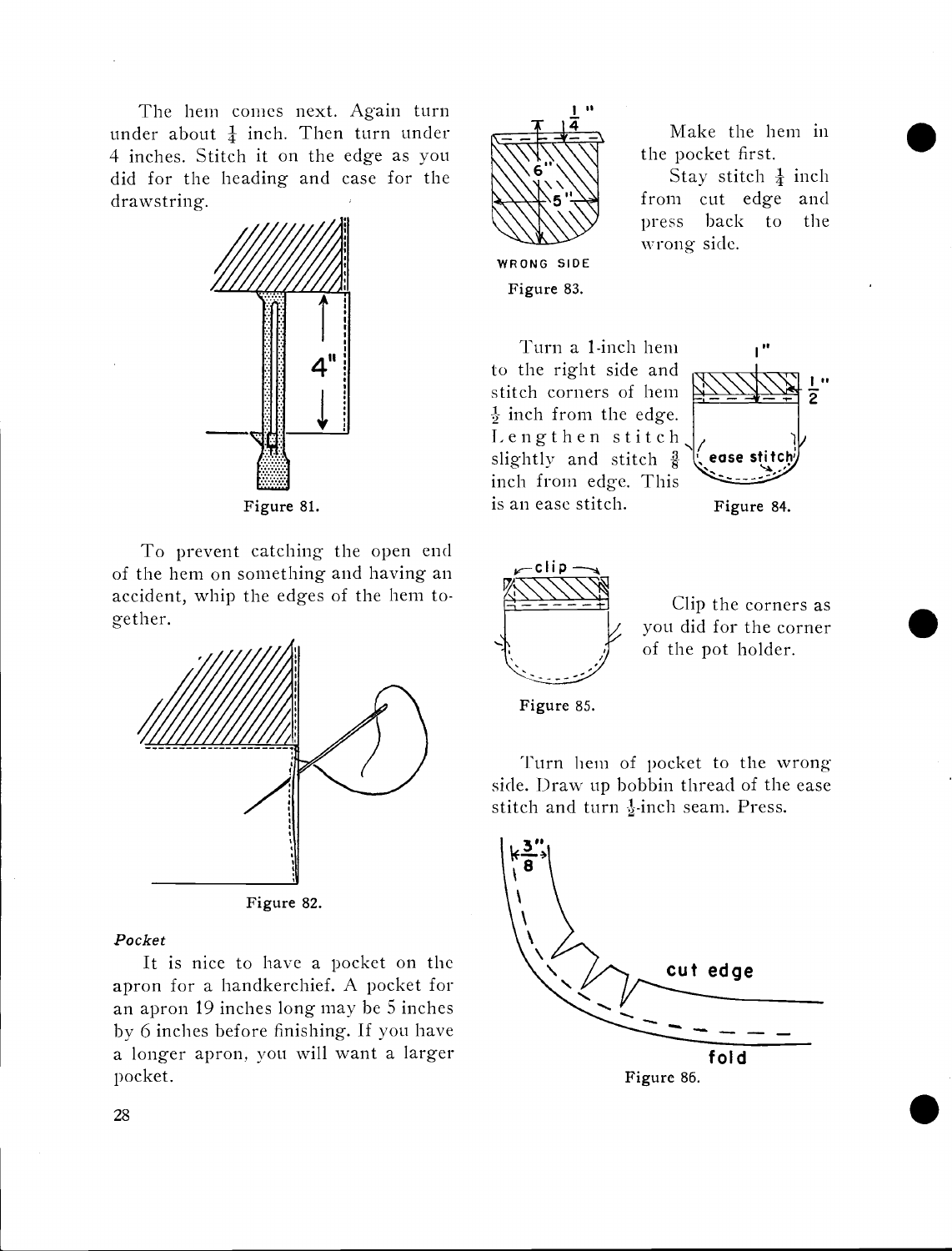did for the oven mitts. Notch curves as you did for the oven mitts. hem needs to be stitched by hand or machine. Either way, it must be done before you attach



Figure 87.

the pocket to the apron. Machine stitching should be  $\frac{1}{8}$  inch or less from the folded edge. Tie threads.



Figure 88. Stitching the pocket on the apron.

Place the pocket on the apron where you think it should be. The usual place is from 4 inches to 6 inches from the waistband and from the sides, depending on the fullness. Pin in place and baste. Then stitch  $\frac{1}{8}$  inch or less from the edge as shown. Be sure to make the corner reinforcements. Tie the threads.

#### Drawstring sash

**r** and the state of the state of the state of the state of the state of the state of the state of the state of the state of the state of the state of the state of the state of the state of the state of the state of the st

join all of the pieces of the sash together with  $\frac{1}{4}$ -inch plain seams on the wrong side.



Fold the two edges of the sash together the full length and haste. Stitch as shown in figure 90, using  $\frac{1}{4}$ -inch

urves as you<br>
oven mitts.<br>
Fully. The<br>
co be stitched<br>
or machine.<br>
Figure 87.<br>
Figure 87.<br> **EAVING 4" OPENING** seams. Adjust your adhesive seam gauge to  $\frac{1}{4}$  inch. Leave a 4-inch opening so the sash can he turned.



Figure 90.

Press edges like this.

|            | <b>SEAM - PRESS OPEN:</b> |  |
|------------|---------------------------|--|
| Figure 91. |                           |  |

It makes it easier to straighten the sides when the sash is turned.

Make three clips at the corners as shown here. You will have nice square corners after the sash is turned.



Figure 92.

Turn sash with a safety pin or a pencil without a point.



Turn edges and carefully lift out the cloth in the corners to form nice corners.



Figure 94.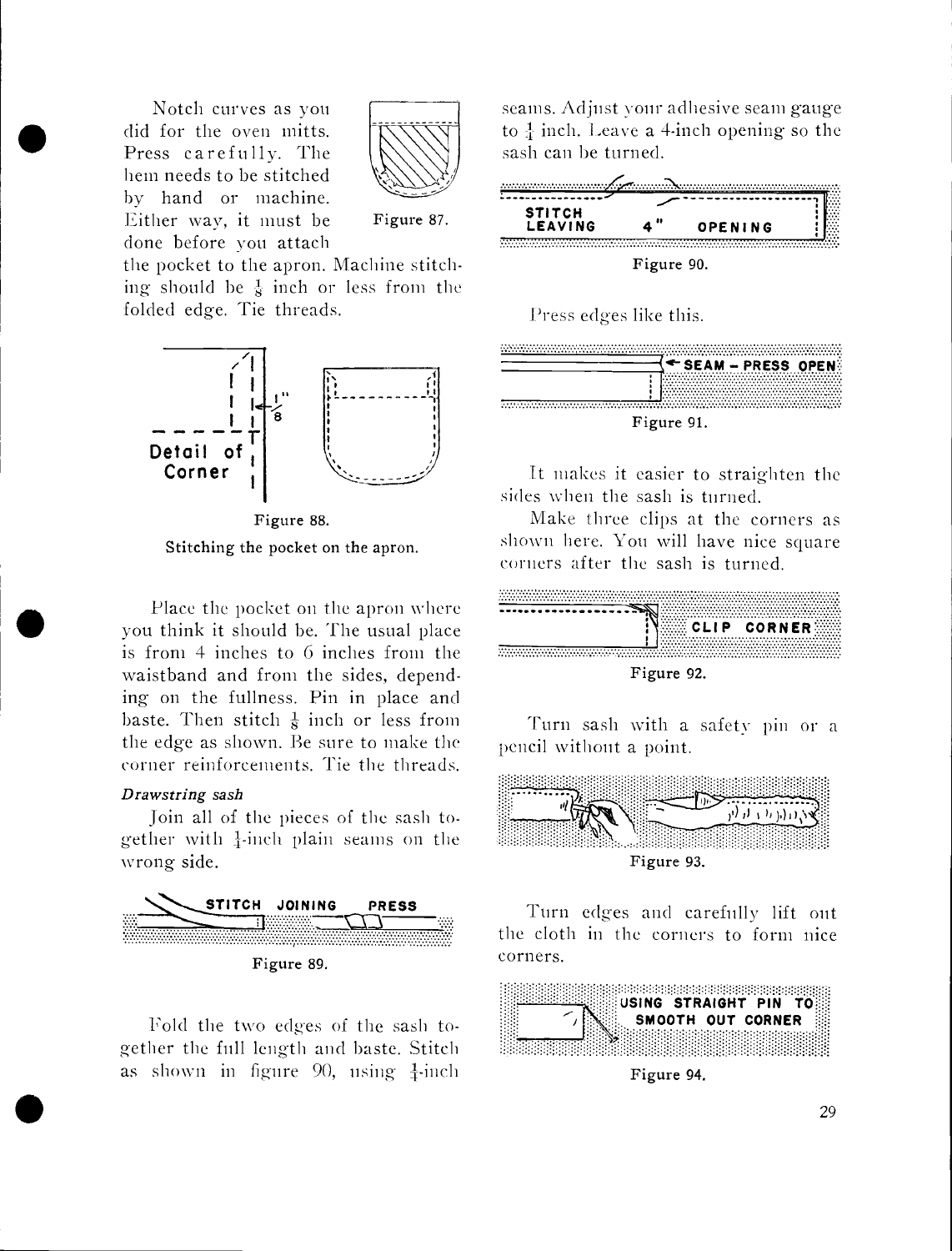Turn the edges of the opening inside. Baste them together. Complete basting around the entire sash. Press well.



Figure 95.

Stitch around the sash very near the edge as shown.

### rEDGE STITCH COMPLETE SASH



Start stitching as shown here. Stitch the two ends and one side. Tie your



thread. Start back where von started before and stitch the other side. This keeps the sash from twisting. Stitch over the first stitches for reinforcement. Tie threads. Hide the ends by threading a needle and drawing them into the belt.

#### Press apron

Press the apron very carefully. Learn to press with the grain. It may be necessary to use a damp cloth to press it well. However, this will not be so necessary if you have avoided wrinkling your apron and have pressed it carefully after each stitching. You will learn that the iron is almost as valuable a



tool as is the sewing machine in producing nice garments. Later you will learn that you can substitute pressing for part of the basting.

Use a safety pin to run the sash, or drawstring, in the apron. You may want to stitch the belt to the apron at center front to keep it from pulling out.

 $\bullet$ 



Wouldn't you like to make an apron for a gift? Even though you did a good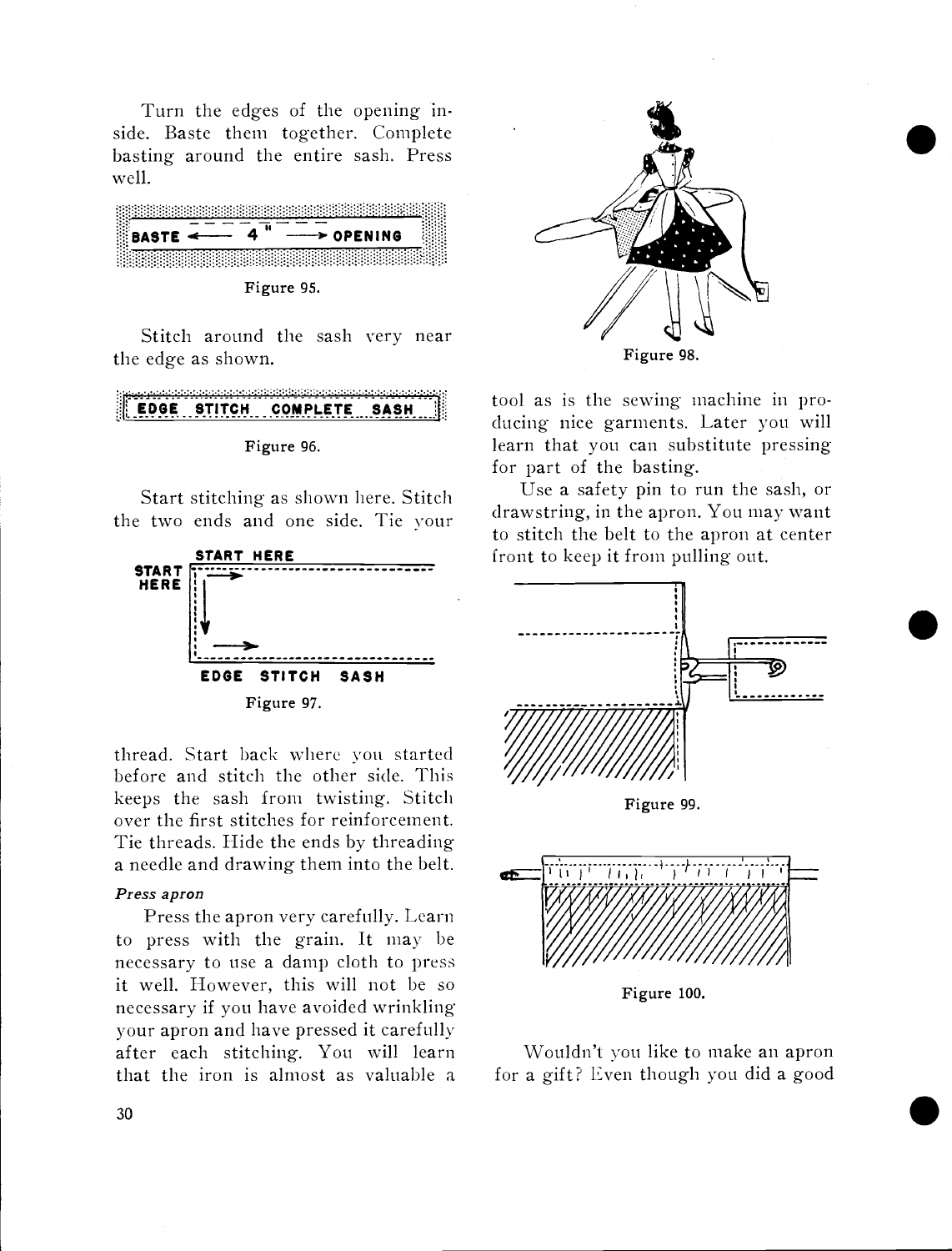$.777.42$  $Cr51c$  $\ell$ no.77 10 . 7  $c_{\bullet}3$ 



#### *<u>JUL 22 1957</u>*

### Check Sheet For Sew It's Fun

This check sheet gives you a chance to check your own project, measure your progress, and keep a record of it.

pLLECTION You are using the sewing machine for the first time in this project. You<br>OREGON should have a feeling of achievement as your work progresses. should have a feeling of achievement as your work progresses.

I. Head or neck scarf.

The scarf may be a triangle, a rectangle or a square. It may be of single or double thickness of fabric. Suitable cotton, rayon, or a blend may be used. Scarves without embroidery are recommended. However, a scarf with a simple initial or design is acceptable. If fringed, the fringe should be neat and not bunched together. Other finishes than fringing may be used.

A luncheon cloth or place mats may be substituted for the scarf to give experience in machine stitching.

It is not necessary that the scarf, pot holder, and apron match. It is more important that the head scarf fit in with your wardrobe.

#### II. Pot holder or oven mitts.

You may want to make several pot holders and mitts, then select the best one for exhibit. If a print fabric is used a small allover design is best. Avoid use of resin finished fabrics as grease spots are difficult to remove. Metal magnets may be put in pot holders if desired. Avoid using bias binding. It is too difficult to handle for this project.

#### III. Draw string apron.

This is a work apron, so you should select durable fabric that can be washed and ironed easily. Resin-finished fabrics are not recommended. The design should be in proportion to the size of the apron. A border print may be used. The sides of the apron may be hemmed the entire length then the hem of the apron turned and stitched. Or the ends of the hem may be stitched on the wrong side, turned, then the sides of the apron hemmed. The hem is stitched last.

|                |    |                                              |      | Need to |
|----------------|----|----------------------------------------------|------|---------|
| $\mathbf{I}$ . |    | SCARF, LUNCHEON CLOTH, OR PLACE MATS         | Good | Improve |
|                |    | Did I do this?                               |      |         |
|                |    | 1. Select attractive and suitable fabric,    |      |         |
|                |    | color and design.                            |      |         |
|                |    | 2. Select scarf that fits in with my ward-   |      |         |
|                |    |                                              |      |         |
|                |    | 3. Select thread a shade darker or matching. |      |         |
|                |    | 4. Make straight stitching along the grain   |      |         |
|                |    | of the fabric $\ldots$ ,                     |      |         |
|                |    | Stitch smoothly -- without puckers           |      |         |
|                | 6. | Tie and clip all loose thread $\ldots$ .     |      |         |
|                | 7. | Make length of stitch correct for the        |      |         |
|                |    | fabric.                                      |      |         |
|                |    |                                              |      |         |

**OCUMENT**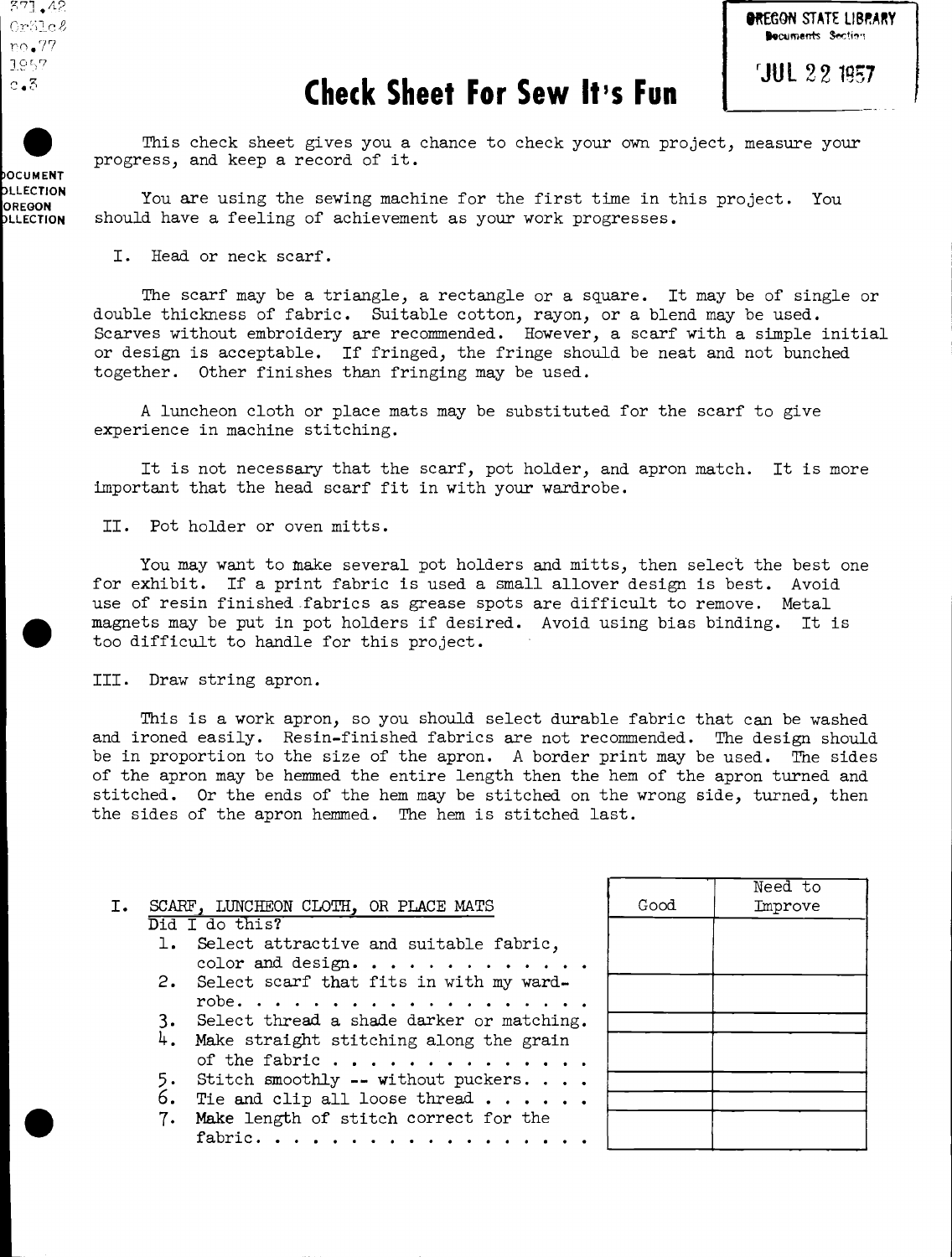|      |      |                                              |      | Need to |
|------|------|----------------------------------------------|------|---------|
|      |      |                                              | Good | Improve |
|      |      |                                              |      |         |
|      | 8.   | Turn corners squarely on the grain           |      |         |
|      | 9.   | Keep my work clean.                          |      |         |
|      | 10.  | Press well.                                  |      |         |
|      |      |                                              |      |         |
| II.  |      | POT HOLDER OR OVEN MITTS                     |      |         |
|      |      | Did I do this?                               |      |         |
|      | ı.   | Select suitable fabric, color and            |      |         |
|      |      | design. $\cdots$                             |      |         |
|      | 2.   | Make holder or mitts the right size for      |      |         |
|      |      | my hands.                                    |      |         |
|      | 3.   | Use enough padding to protect my hands       |      |         |
|      |      | without being stiff                          |      |         |
|      |      | 4. Stitch sides evenly                       |      |         |
|      | 5.   | Make rows of stitching straight, with-       |      |         |
|      |      | out puckers                                  |      |         |
|      | 6.   | Have tension and length of stitch suited     |      |         |
|      |      | to thickness of fabric.                      |      |         |
|      |      | 7. Turn square corners                       |      |         |
|      | 8.   | Make first row of stitching close to edge    |      |         |
|      |      | and catch both edges. $\cdots$               |      |         |
|      | 9.   | Stitch loop hanger evenly $\cdots$           |      |         |
|      | 10.  | Place it at corner or in center of one       |      |         |
|      |      | side of holder.                              |      |         |
|      | 11.  | Satin stitch or blanket stitch the plastic   |      |         |
|      |      | ring evenly and smoothly in place $\ldots$ . |      |         |
|      | 12.  | Notch outside curves and snip inside         |      |         |
|      |      | curves on mitts                              |      |         |
|      | 13.  | Bind top edge of mitts neatly $\cdots$ .     |      |         |
|      |      | $14.$ Keep my work clean.                    |      |         |
|      | 15.  | Press well.                                  |      |         |
|      |      |                                              |      |         |
| III. |      | DRAW STRING APRON                            |      |         |
|      |      | Did I do this?                               |      |         |
|      | 1. . | Select fabric that is pleasing in            |      |         |
|      |      | appearance and suitable for a work apron.    |      |         |
|      | 2.   | Select color and design wisely.              |      |         |
|      | 3.   | Have a balanced tension $\cdots$ ,           |      |         |
|      | 4.   | Have length of stitch suited to weight of    |      |         |
|      |      | fabric.                                      |      |         |
|      | 5.   | Make stitching straight                      |      |         |
|      | 6.   | Make hem and heading even $\cdots$           |      |         |
|      | 7.   | Make pocket neatly and reinforce corners.    |      |         |
|      | 8.   | Make pocket in good proportion. $\cdots$ .   |      |         |
|      | 9.   | Place pocket in correct position.            |      |         |
|      | 10.  | Make sash smooth -- without twisting.        |      |         |
|      | 11.  |                                              |      |         |
|      |      | Turn all corners neatly $\cdots$             |      |         |
|      | 12.  | Clip all loose threads. $\cdots$             |      |         |
|      | 13.  | Close open end of hem by hand or machine.    |      |         |
|      | 14.  | Keep my work clean.                          |      |         |
|      | 15.  | Press well. $\ldots$                         |      |         |

 $7 - 57 - 6M$ 

 $\bullet$   $\vert$